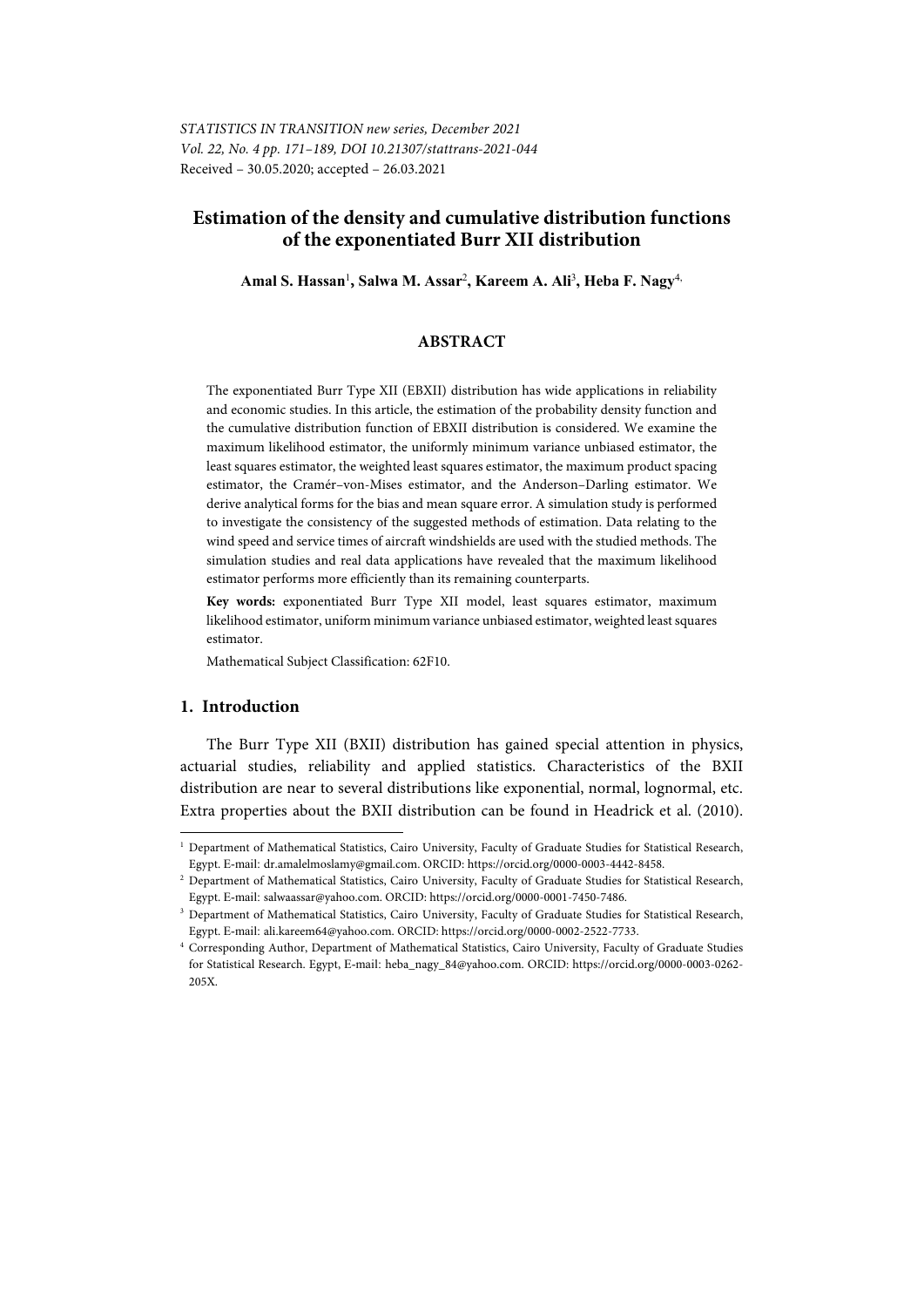The exponentiated Burr Type XII distribution is a generalization to the BXII distribution through adding a new shape parameter. The cumulative distribution function (CDF) of the EBXII distribution is defined as follows:

$$
G(x) = \left(1 - \left(1 + x^c\right)^{-k}\right)^{\beta}; \, x, k, c, \beta > 0, \tag{1}
$$

where,  $k$ ,  $c$  and  $\beta$  are shape parameters. The probability density function (PDF) of the EBXII corresponding to (1) is specified by

$$
g(x) = ck \beta x^{c-1} (1+x^c)^{-k-1} (1-(1+x^c)^{-k})^{\beta-1}; x, k, c, \beta > 0.
$$
 (2)

Statistical developments on the EBXII model have been studied by several authors. Among them, AL-Hussaini and Hussein (2011) studied maximum likelihood (ML) and Bayesian estimation to the parameters of the EBXII distribution under Type II censored data. Kumar et al. (2017) established several explicit expressions and recurrence relations for single and product moments of r-th lower record values from the EBXII distribution.

Statistical inference is one of the most popular topics in research and scientific studies whether from the theoretical or applied aspects. Most traditional studies have been focused on inferring the parameter(s) involved in the distribution. The importance of statistical distributions is not limited to the characterization of statistical phenomena, but rather to the calculation of many population metrics such as moments, probability weighted moments, failure rate function, etc. However, it would be more useful to study the efficient estimation of the PDF and CDF. The estimation of the PDF and the CDF is important for many reasons. For instance, the best estimators for the PDF can be used to estimate functionals of the PDF such as estimation of Kullback-Leibler divergence, as provided by Hurvich et al. (1990), estimation of Fisher information (see Mielniczuk and Wojtyś (2010), the estimation of the differential entropy (see Nilsson and Kleijn (2007), and estimation of the Rényi entropy. Similarly, the best estimators for the CDF can be used to estimate functionals of the CDF like estimation of quantiles (see Saleh et al. (1988) and estimation of the Lorenz curve (see Woo and Yoon (2001)).

Some studies on the estimation of PDF and CDF have appeared in recent literature for some continuous distributions, for instance, Pareto distribution by Asrabadi (1990) and (Dixit and Nooghabi (2010), Dixit and Nooghabi (2011)), exponentiated Pareto distribution by Jabbari (2010), generalized Rayleigh distribution by Alizadeh et al. (2013), generalized exponential Poisson distribution by Bagheri et al. (2014), exponentiated Weibull by Alizadeh et al. (2015a), generalized exponential distribution by Alizadeh et al. (2015b), exponentiated Gumbel distribution by Bagheri et al. (2016a), Weibull extension distribution by Bagheri et al. (2016b), Lindley distribution by Maiti and Mukherjee (2018), generalized logistic distribution by Tripathi et al. (2017),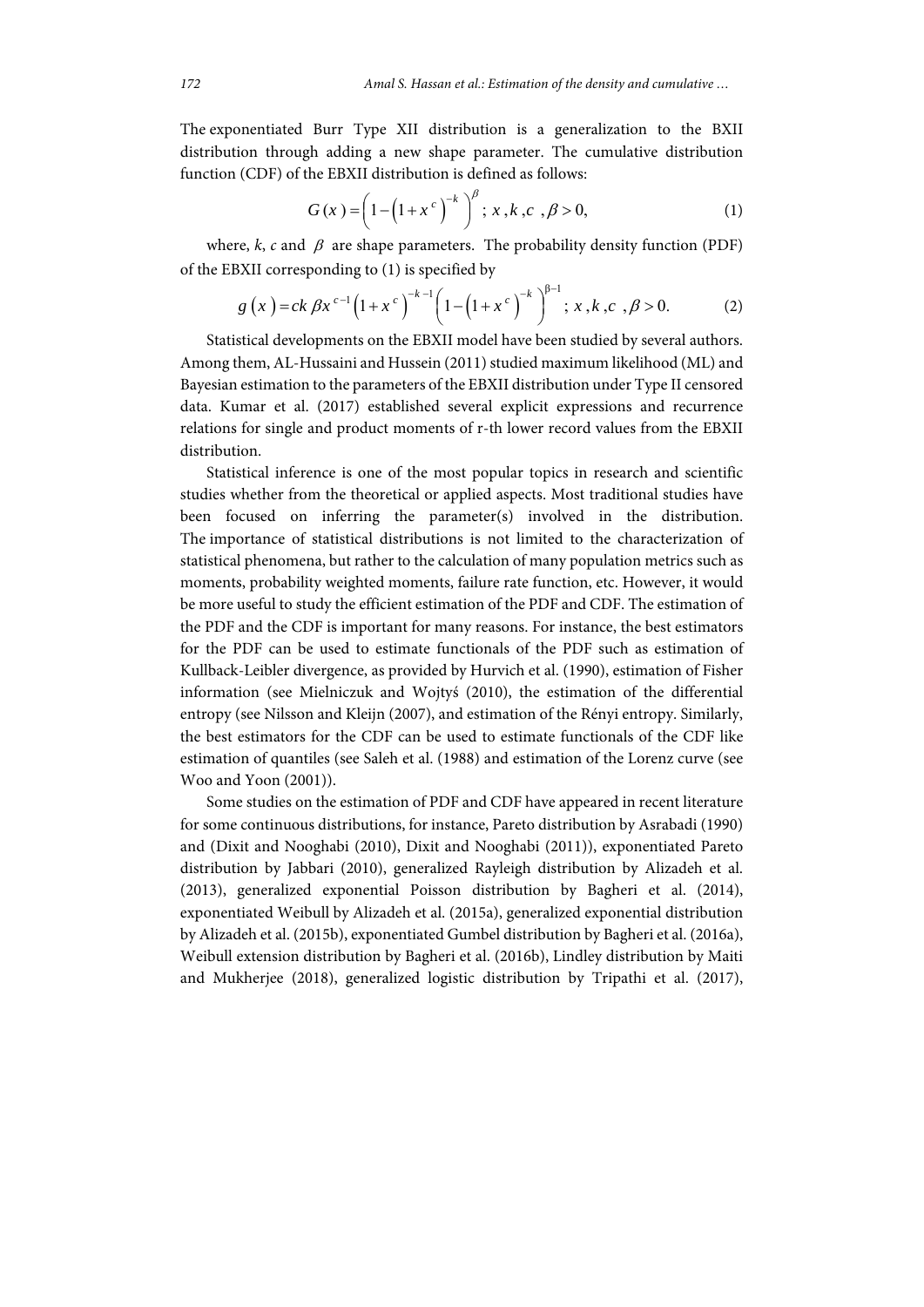Frechet distribution by Maleki and Deiri (2017) and Topp-Leone distribution by Benkhelifa (2017), exponentiated gamma distribution (Rasekhi (2018)), and Gompertz distribution (Dey et al. (2018)).

Our objective here is to investigate the efficient estimation of the PDF and the CDF of the EBXII model due to its wide statistical applications and developments. Different parametric methods of estimation, namely ML, uniformly minimum variance unbiased (UMVU), least squares (LS), weighted least squares (WLS), Cramér-von-Mises (CvM), Anderson–Darling (AD) and maximum product spacing (MPS) are considered. This paper is organized as follows. Sections (2) and (3) provide ML and UMVU estimators of the PDF and CDF with their mean square errors (MSEs). Section (4) includes other parametric methods of estimation. Section (5) comprises a simulation study in order to compare different suggested estimators. A real data set is analyzed for illustrative purpose in Section (6). The article ends with concluding remarks in Section (7).

#### **2. Maximum likelihood estimators**

In this section we obtain the ML estimators of the PDF and the CDF of the EBXII distribution. Let  $X_1, X_2, \ldots, X_n$  be a random sample with size *n* from the EBXII distribution with known parameters *k* and *c*. The log likelihood function of the EBXII distribution is given by

$$
L(\beta | \underline{x}, c, k) = n \ln(\beta) + n \ln(k) + n \ln(c) + (c - 1) \sum_{i=1}^{n} \ln(x_i) - (k + 1) \sum_{i=1}^{n} \ln(1 + x_i^c) + (\beta - 1) \sum_{i=1}^{n} \ln(1 - (1 + x_i^c)^{-k}).
$$
\n(3)

The ML estimator of  $\beta$ , say  $\hat{\beta}$ , is given as

$$
\hat{\beta} = \frac{n}{-\sum_{i=1}^{n} \ln\left(1 - \left(1 + x_i^c\right)^{-k}\right)} = \frac{n}{T}, \qquad T = -\sum_{i=1}^{n} \ln\left(1 - \left(1 + x_i^c\right)^{-k}\right).
$$

We can rewrite CDF(1) as follows:

$$
-\ln G(x) = \beta V, \quad V = -\ln(1 - (1 + x^c)^{-k}).
$$

It can be seen that V has an exponential distribution with scale parameter  $\beta$ . Then *T* has a gamma  $(n, \beta)$ , random variable with density function given by

$$
f(t) = \frac{\beta^n}{\Gamma(n)} t^{n-1} e^{-\beta t}, \ t > 0.
$$
 (4)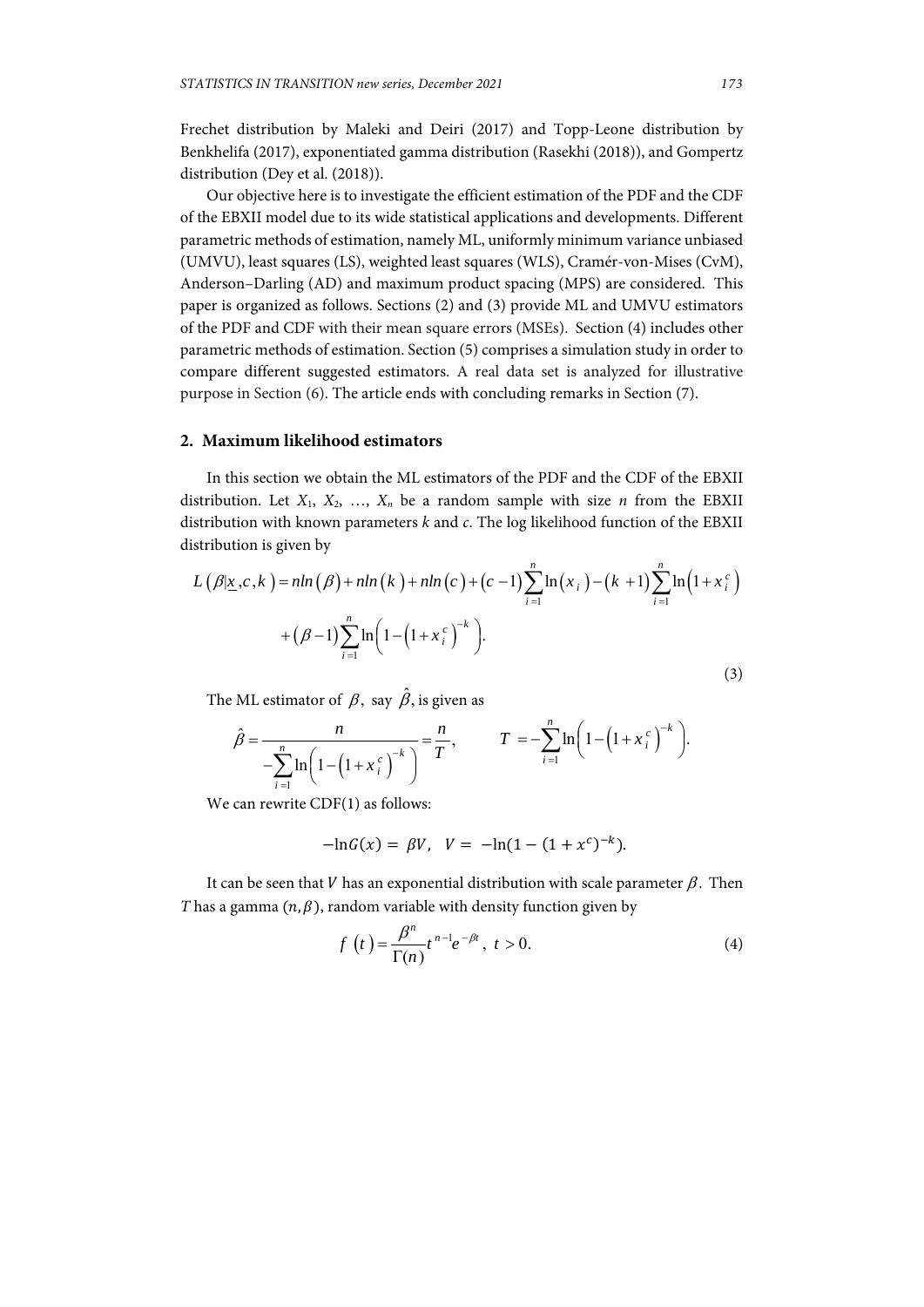Therefore,  $\hat{\beta} = \frac{n}{T} = S$ , has an inverse gamma  $(n, n, \beta)$  distribution with PDF given by

$$
f\left(s\right) = \frac{\left(n\beta\right)^n}{\Gamma(n)} s^{-n-1} e^{-\frac{n\beta}{s}}, \quad s > 0 \tag{5}
$$

Applying the invariance property of the ML method, the required PDF and CDF estimators are obtained as follows:

$$
\hat{g}(x) = ck \hat{\beta} x^{c-1} \left(1 + x^c\right)^{-k-1} \left(1 - \left(1 + x^c\right)^{-k}\right)^{\hat{\beta}-1},
$$
\nand 
$$
\hat{G}(x) = \left(1 - \left(1 + x^c\right)^{-k}\right)^{\hat{\beta}}.
$$
\n(6)

Now, we show that  $\hat{g}(x)$  and  $\hat{G}(x)$  are biased estimators of  $g(x)$  and  $G(x)$ respectively. Further, the MSEs are obtained. Theorem (1) calculates  $E(\hat{g}(x)')$  and  $E(\hat{G}(x)^{r}).$ 

## **Theorem 1**: We have

$$
E(\hat{g}(x)^{r}) = \frac{2c^{r}k^{r}b^{r}d^{r(\frac{1}{k}+1)}(1-d)^{-r}(n\beta)^{n}}{\Gamma(n)} \left(\frac{n\beta}{-rln(1-d)}\right)^{r-n} K_{r-n}(2\sqrt{-n\beta rln(1-d)},
$$

and

$$
E\left(\hat{G}\left(x\right)^{r}\right) = 2\frac{\left(n\beta\right)^{n}}{\Gamma(n)}\left(\frac{n\beta}{-r\ln\left(1-d\right)}\right)^{\frac{-n}{2}}\text{K}_{-n}\left(2\sqrt{-n\beta r\ln\left(1-d\right)},\right)
$$

where  $b = x^{c-1}$ ,  $d = (1 + x^c)^{-k}$ .

*Proof:* First by using  $b = x^{c-1}$ ,  $d = (1 + x^c)^{-k}$ , then  $\hat{g}(x)$  can be rewritten as follows:  $\hat{g}(x) = cksbd^{\frac{1}{k}+1}(1-d)^{s-1}$ , and  $\hat{G}(x) = (1-d)^s$ .

Thus,

$$
E\left(\hat{g}(x)^{r}\right) = \int_{0}^{\infty} c^{r} k^{r} s^{r} b^{r} d^{r\left(\frac{1}{k}+1\right)} (1-d)^{rs-r} \frac{\left(n\beta\right)^{n}}{\Gamma(n)} s^{-n-1} e^{\frac{-n\beta}{s}} ds
$$
  

$$
= c^{r} k^{r} b^{r} d^{r\left(\frac{1}{k}+1\right)} (1-d)^{-r} \frac{\left(n\beta\right)^{n}}{\Gamma(n)} \int_{0}^{\infty} s^{r-n-1} e^{-s(-rln(1-d))} e^{\frac{-n\beta}{s}} ds
$$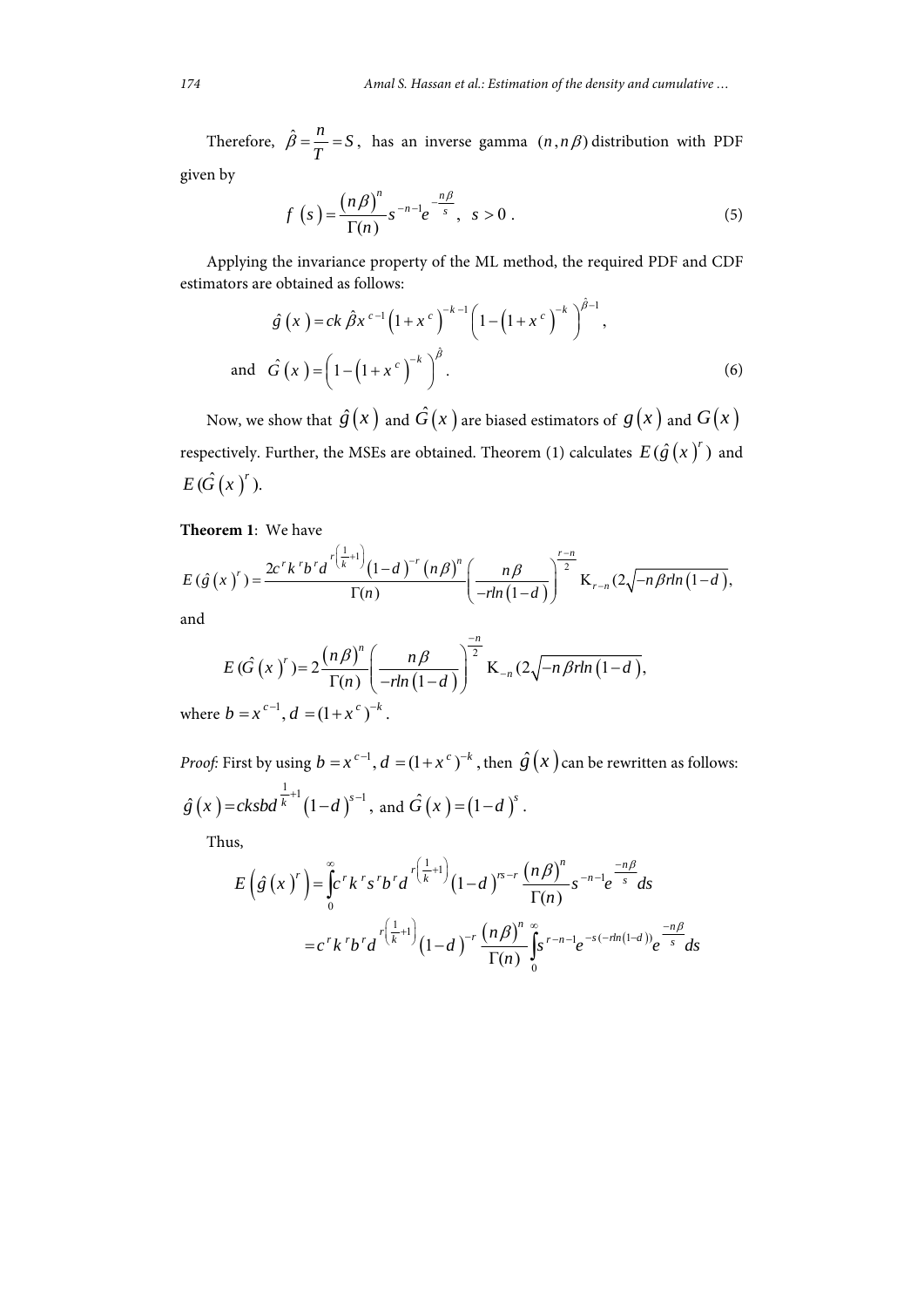$$
=\frac{2c^{r}k^{r}b^{r}d^{r(\frac{1}{k}+1)}(1-d)^{r}(n\beta)^{n}}{\Gamma(n)}\left(\frac{n\beta}{-rln(1-d)}\right)^{\frac{r-n}{2}}K_{r-n}(2\sqrt{-n\beta rln(1-d)}.
$$

Here,  $K_{\nu}$ (.) denotes the modified Bessel's function of the second kind of order  $\nu$ (see equation (3.471.9) in (Gradshteyn and Ryzhik (2000)). Similarly,  $E(\hat{G}(x)')$ takes the following form:

$$
E(\hat{G}(x)^{r})=2\frac{(n\beta)^{n}}{\Gamma(n)}\left(\frac{n\beta}{-rln(1-d)}\right)^{\frac{n}{2}}K_{-n}(2\sqrt{-n\beta rln(1-d)}).
$$

**Theorem 2**: The MSEs for  $\hat{g}(x)$  and  $\hat{G}(x)$  respectively are given by

$$
MSE\left(\hat{g}(x)\right) = c^2 k^2 b^2 d^{2\left(\frac{1}{k}+1\right)} (1-d)^{-2} (2\frac{(n\beta)^n}{\Gamma(n)} \left(\frac{n\beta}{-2ln(1-d)}\right)^{2-n} K_{2-n} (2\sqrt{-2n\beta ln(1-d)})
$$

$$
-4\beta (1-d)^{-\beta} \frac{(n\beta)^n}{\Gamma(n)} \left(\frac{n\beta}{-ln(1-d)}\right)^{1-n} K_{1-n} (2\sqrt{-n\beta ln(1-d)}) + \beta^2 (1-d)^{-2\beta}).
$$

and

$$
MSE\left(\hat{G}(x)\right) = 2\frac{\left(n\beta\right)^n}{\Gamma(n)} \left(\frac{n\beta}{-2ln(1-d)}\right)^{-\frac{n}{2}} K_{-n}(2\sqrt{-2n\beta ln(1-d)} - 4(1-d)^{\beta}\frac{\left(n\beta\right)^n}{\Gamma(n)} \left(\frac{n\beta}{-ln(1-d)}\right)^{-\frac{n}{2}} K_{-n}(2\sqrt{-n\beta ln(1-d)} + (1-d)^{2\beta}.
$$

*Proof:* Since

$$
MSE\left(\hat{g}\left(x\right)\right)=E\left(\hat{g}\left(x\right)^{2}\right)-2g\left(x\right)E\left(\hat{g}\left(x\right)\right)+g\left(x\right)^{2}.
$$

Hence,  $E(g(x)^2)$  and  $E(g(x))$  can be obtained by setting  $r = 1$  and  $r = 2$ in Theorem (1), hence the  $MSE(\hat{g}(x))$  is easily calculated. The proof of  $MSE\left(\hat{G}\left(x\right)\right)$  is similar.

#### **3. Uniformly minimum variance unbiased estimators**

In this section, UMVU estimators of the PDF and CDF of the EBXII distribution are considered. In addition, the rth moment and the MSE of these estimators are derived.

Let  $X_1, \ldots, X_n$  be a random sample of size *n* from the EBXII distribution. Then,  $(1+x_i^{\mathfrak{c}})$ 1  $\sum_{i=1}^{n} \ln \left( 1 - \left( 1 + x_i^c \right) \right)^{-k}$ *i*  $T = -\sum_{i=1}^{n} \ln \left(1 - \left(1 + x_i^c\right)\right)^{-1}$  $=-\sum_{i=1}^{n}\ln\left(1-\left(1+x_i^c\right)^{-k}\right)$  is complete sufficient statistic for the parameter  $\beta$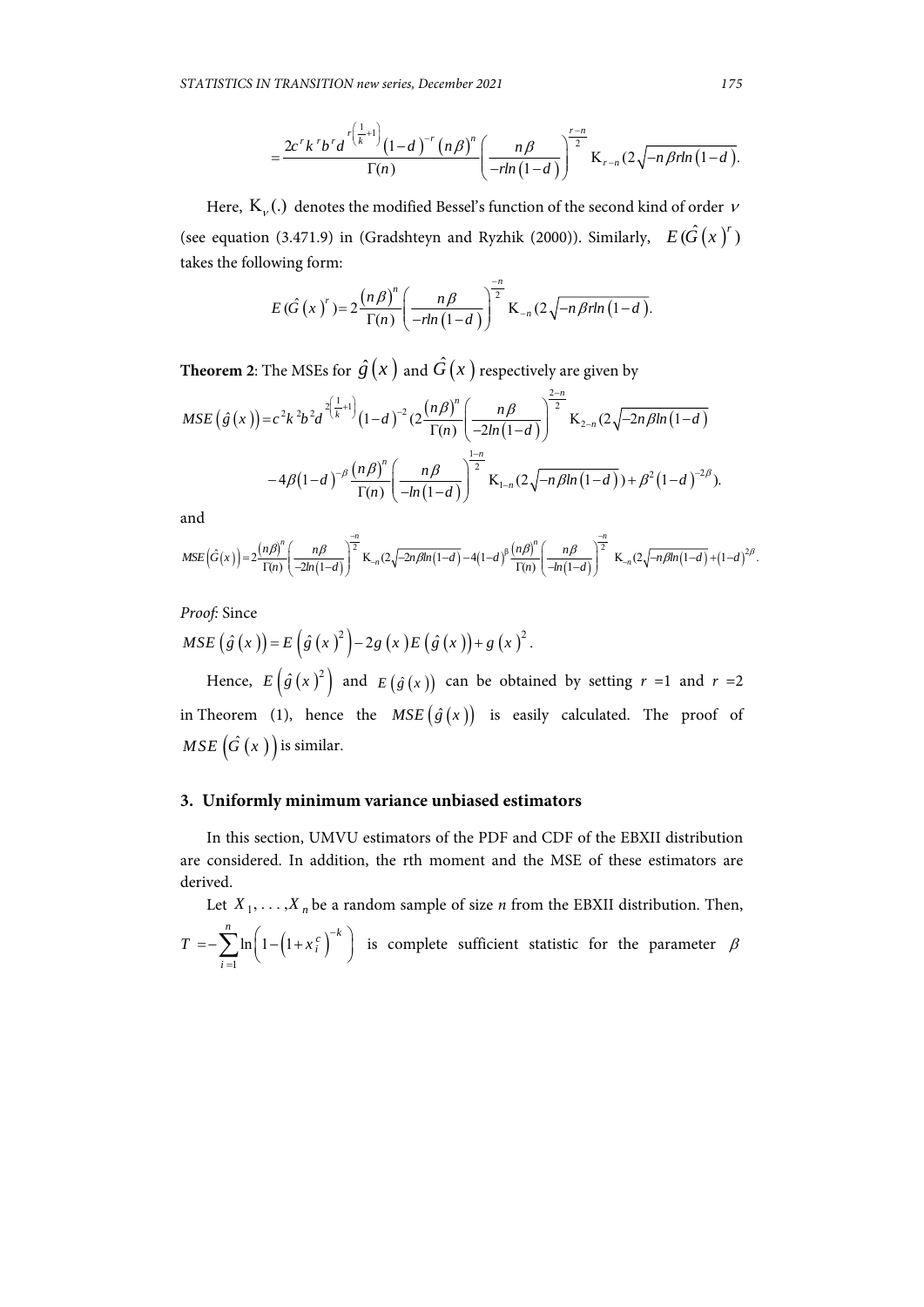(assumed *k* and *c* are known parameters). Recall that *T* has a gamma  $(n, \beta)$  distribution with density function (4). According to the Lehmann-Scheffe theorem, if  $g(x_1|t) = g^*(t)$  is the conditional PDF of  $X_1 | T$ , we have

$$
E(g^*(T)) = \int g(x_1|t) f(t) dt = \int g(x_1,t) dt = g(x_1),
$$

where  $g(x_1, t)$  is the joint PDF of  $X_1$  and  $T$ . Therefore,  $g^*(t)$  is the UMVU estimator of  $g(x)$ .

**Lemma 1:** The conditional distribution of *V* given  $T = t$  is obtained as

$$
g_{V|T}\left(v|t\right) = \frac{(n-1)(t-v)^{n-2}}{t^{n-1}}, v < t < \infty, \qquad V = -\ln\left(1-\left(1+x_1^c\right)^{-k}\right).
$$

*Proof:* We have

$$
g_{V|T}(v|t) = \frac{g(v,t-v)}{f(t)} = \frac{\beta^{n}(t-v)^{n-2}e^{-\beta t}\Gamma(n)}{\Gamma(n-1)\beta^{n}t^{n-1}e^{-\beta t}} = \frac{(n-1)(t-v)^{n-2}}{t^{n-1}}, v < t < \infty.
$$

In the following theorem the UMVU estimators for  $g(x)$  and  $G(x)$  are obtained.

**Theorem 3**: The uniformly minimum variance unbiased estimators for  $g(x)$  and  $G(x)$  are given by

$$
\tilde{g}(x) = g^*(t) = \frac{(n-1)\left(t + \ln\left(1 - \left(1 + x^c\right)^{-k}\right)\right)^{n-2}}{t^{n-1}} \times \frac{kcx^{c-1}\left(1 + x^c\right)^{-k-1}}{1 - \left(1 + x^c\right)^{-k}}, \quad -\ln\left(1 - \left(1 + x^c\right)^{-k}\right) < t < \infty,
$$

and

$$
\tilde{G}\left(x\right) = \left\{\frac{t + \ln\left(1 - \left(1 + x^c\right)^{-k}\right)}{t}\right\}^{n-1}.
$$

*Proof:* The estimator  $\tilde{g}(x)$  is the UMVU estimator for  $g(x)$  can be proved by the Lehmann-Scheffe theorem and Lemma (1). In addition,  $\tilde{G}(x)$  is the UMVU estimator of  $G(x)$  from the fact that

$$
\frac{d}{dx}\tilde{G}\left(x\right) = \frac{d}{dx}\left(\frac{t + \ln(1 - (1 + x^c)^{-k})}{t}\right)^{n-1} = \tilde{g}(x).
$$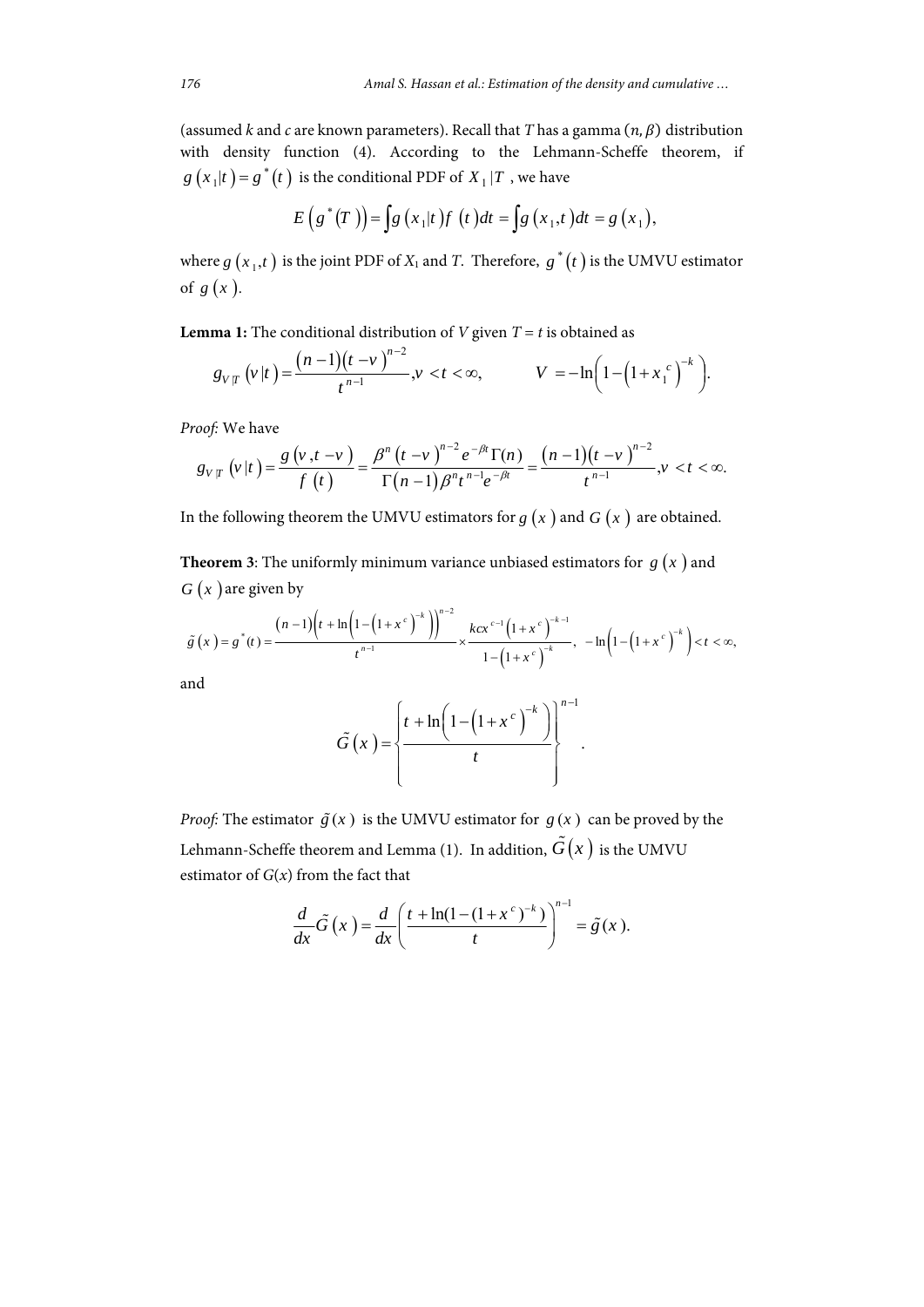Further, we compute the MSEs for the two UMVU estimators of  $\tilde{g}(x)$  and  $\tilde{G}(x)$ , suppose that

$$
M = \frac{(n-1)kcx^{c-1}(1+x^c)^{-k-1}}{1-(1+x^c)^{-k}} \text{ and } p(x) = -\ln\left(1-\left(1+x^c\right)^{-k}\right).
$$

Then, we obtain the following expectation:

$$
E\left(\tilde{g}\left(x\right)^r\right)=\int\limits_{p(x)}^{\infty}\tilde{g}\left(x\right)^rf\left(t\right)dt=M^r\frac{\beta^n}{\Gamma(n)}\int\limits_{p(x)}^{\infty}\frac{\left(t-p(x)\right)^{nr-2r}}{t^{nr-r}}t^{n-1}e^{-\beta t}dt.
$$

After some simplification, we obtain

$$
E\left(\tilde{g}\left(x\right)^r\right) = \frac{M^{r}}{\Gamma(n)} \sum_{i=0}^{nr-2r} {nr-2r \choose i} (-1)^i p(x)^i \beta^{i+r} \int_{p(x)\beta}^{\infty} u^{n-i-r-1} e^{-u} du,
$$

which  $(x)$  $n-i - r - 1 - u$ *p x*  $u^{n-l-r-1}e^{-u}du$ β  $\int\limits_0^\infty u^{n-i-r-1}e^{-u}du$  is the upper incomplete gamma function, so  $E\left(\tilde{g}\left(x\ \right)^r\right)$ 

can be formulated as follows:

$$
E\left(\tilde{g}\left(x\right)^{r}\right) = \sum_{i=0}^{nr-2r} \frac{\beta^{i+r}}{\Gamma(n)} {nr-2r \choose i} (-1)^{i} M^{r} p(x)^{i} \Gamma(n-i-r, p(x)\beta). \tag{7}
$$

Similarly, we can prove that

$$
E\left(\tilde{G}\left(x\right)^r\right) = \sum_{i=0}^{mr-r} \frac{\beta^i}{\Gamma(n)} {nr-r \choose i} (-1)^i p(x)^i \Gamma(n-i, p(x)\beta). \tag{8}
$$

**Theorem 4**. The mean square errors for  $\tilde{g}(x)$  and  $\tilde{G}(x)$ , respectively, are given by

$$
MSE\left(\tilde{g}\left(x\right)\right) = \sum_{i=0}^{2n-4} \frac{M^2}{\Gamma(n)} \binom{2n-4}{i} (-1)^i \beta^{i+2} p(x)^i \Gamma(n-i-2, p(x)\beta) - (g(x))^2,
$$
  
and

a

$$
MSE\left(\tilde{G}\left(x\right)\right) = \sum_{i=0}^{2n-2} \frac{\beta^{i}}{\Gamma(n)} {2n-2 \choose i} (-1)^{i} p(x)^{i} \Gamma(n-i, p(x)\beta) - (G(x))^{2}.
$$

*Proof:* Since

 $MSE\left(\tilde{g}(x)\right) = E\left(\tilde{g}(x)^{2}\right) - g(x)^{2},$ where  $E\left(\tilde{g}(x)^2\right)$  can be obtained by setting r =2 in (7), hence we can calculate

 $MSE\left(\tilde{g}\left(x\right)\right)$ . The proof of  $MSE\left(\tilde{G}\left(x\right)\right)$  is similar.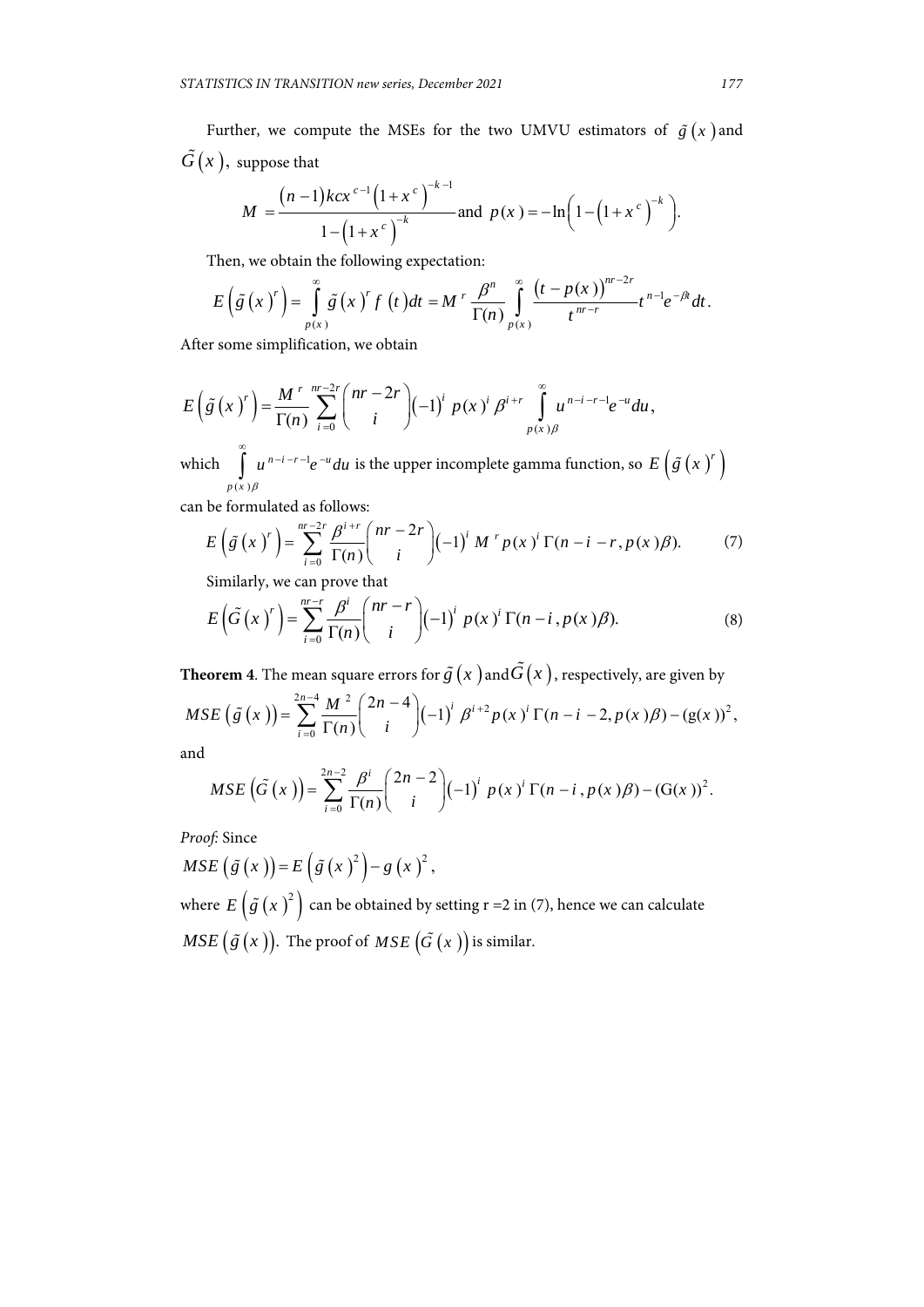### **4. Other parametric methods of estimation**

In this section, several methods of estimation such as LS, WLS, MPS, CvM and AD are considered. All these methods are based on the CDF. Let  $X_{i:n}$ ,  $i = 1,...,n$ , be the order statistics of a random sample from the EBXII distribution and assumed *k* and *c* are known parameters. Then, the LS, WLS, MPS, CvM and AD estimators of the PDF and the CDF of the EBXII distribution are derived in the following subsections.

## **4.1. Least squares and weighted least squares estimators**

The ordinary least squares and the weighted least squares (Swain et al. (1988)) are well-known methods used for estimating the unknown parameters. The LS estimator of  $\beta$ , say,  $\beta'$  and the WLS estimator of  $\beta$ , say,  $\overline{\beta}$ , are given by minimizing the following quantities with respect to  $\beta$ 

$$
\sum_{i=1}^{n} \left( G(x_{i:n}) - \frac{i}{n+1} \right)^2,
$$
\n(9)

$$
\sum_{i=1}^{n} \frac{(n+1)^{2}(n+2)}{i(n-i+1)} \left(G(x_{i:n}) - \frac{i}{n+1}\right)^{2}.
$$
 (10)

There is no closed form solution for  $\beta$ , in minimizing Equations (9) and (10), so the numerical technique is applied to find  $\beta'$  and  $\overline{\beta}$ . Hence, the LS and WLS estimators of the CDF and PDF for the EBXII distribution are obtained, respectively, as follows:

$$
G'(x) = \left(1 - \left(1 + x^c\right)^{-k}\right)^{\beta'}, \quad g'(x) = ck \beta' x^{c-1} \left(1 + x^c\right)^{-k-1} \left(1 - \left(1 + x^c\right)^{-k}\right)^{\beta'-1},
$$
  

$$
\overline{G}(x) = \left(1 - \left(1 + x^c\right)^{-k}\right)^{\overline{\beta}}, \quad \overline{g}(x) = ck \overline{\beta} x^{c-1} \left(1 + x^c\right)^{-k-1} \left(1 - \left(1 + x^c\right)^{-k}\right)^{\overline{\beta}-1}.
$$

and

# **4.2. Maximum product of spacing estimators**

The MPS has been proposed by Cheng and Amin (1979) as an alternative method for the ML for the estimation parameters of continuous univariate distribution. Let a sample of size *n* be available from EBXII, we define the corresponding uniform spacings as follows:

$$
D_i = G(x_{i:n}) - G(x_{i-1:n}), \qquad i = 1, 2, ..., n \text{ where } G(x_{0:n}) = 0, G(x_{n+1:n}) = 1,
$$
  

$$
\sum_{i=1}^{n+1} D_i = 1.
$$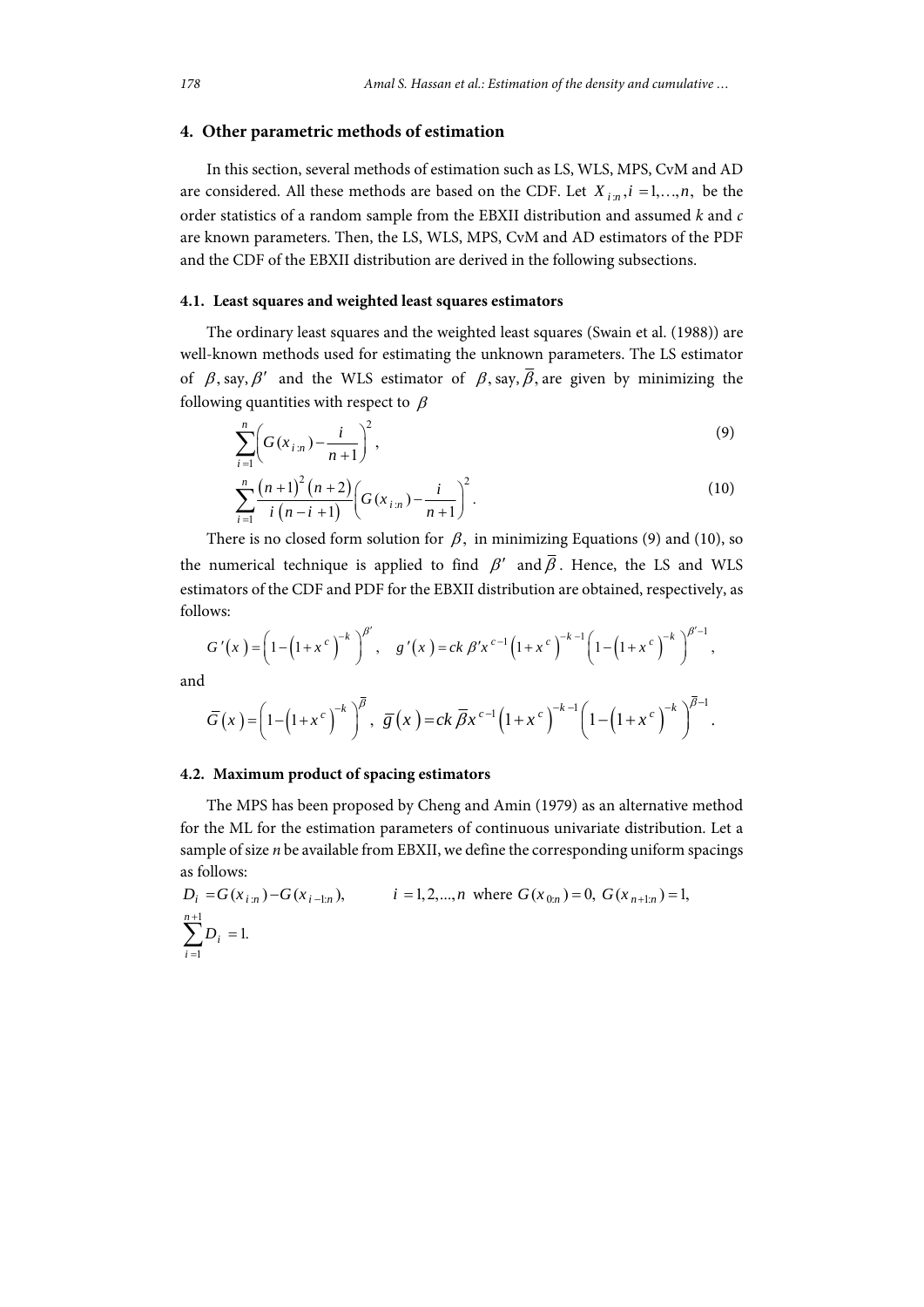The MPS estimator of  $\beta$ , say  $\breve{\beta}$ , can be obtained by maximizing the geometric mean of the spacings,

$$
D(\beta) = \left(\prod_{i=1}^{n+1} D_i\right)^{\frac{1}{n+1}} = \prod_{i=1}^{n+1} \left(G(x_{i:n}) - G(x_{i-1:n})\right)^{\frac{1}{n+1}},
$$

with respect to  $\beta$ . Equivalently, the following expression

$$
D(\beta) = \frac{1}{n+1} \sum_{i=1}^{n+1} \ln(G(x_{i:n}) - G(x_{i-1:n})),
$$
\n(11)

can be maximized to obtain the desired estimator of  $\,\beta.$  It can be shown that  $\,\beta$ satisfies

$$
\frac{1}{n+1} \sum_{i=1}^{n+1} \frac{1}{\left(G(x_{i:n}) - G(x_{i-1,n})\right)} \left[D_0(x_{i:n}) - D_0(x_{i-1,n})\right] = 0,\tag{12}
$$

$$
D_0(x_{i:n}) = \left(1 - \left(1 + x_{i:n}^c\right)^{-k}\right)^\beta \ln\left(1 - \left(1 + x_{i:n}^c\right)^{-k}\right).
$$
 There is no closed form

solution for  $\beta$  in (12), so the numerical technique is applied to find  $\beta$ . Now, the MPS estimators of the CDF and PDF are obtained as follows:

$$
\breve{G}(x) = \left(1 - \left(1 + x^c\right)^{-k}\right)^{\bar{\beta}}, \quad \breve{g}(x) = ck\breve{\beta}x^{c-1}\left(1 + x^c\right)^{-k-1}\left(1 - \left(1 + x^c\right)^{-k}\right)^{\bar{\beta}-1}.
$$

### **4.3. Cramér-von-Mises and Anderson Darling estimators**

Cramér-von-Mises is a type of minimum distance estimators (also called maximum goodness of fit estimators), which is based on the difference between the estimate of the CDF and its empirical distribution function. The CvM estimator of  $\beta$ , say  $\ddot{\beta}$ , is obtained by minimizing the following function with respect to  $\beta$ 

$$
C(\beta) = \frac{1}{12n} + \sum_{i=1}^{n} \left( G(x_{i:n}) - \frac{2i-1}{2n} \right)^2.
$$
 (13)

Equivalently, we solve the equation

$$
\sum_{i=1}^{n} \left( G(x_{i:n}) - \frac{2i-1}{2n} \right) D_0(x_{i:n}) = 0,
$$

to obtain  $\beta$  in the previous equation. So, the CvM estimators of the CDF and PDF are obtained as follows:

$$
\ddot{G}(x) = \left(1 - \left(1 + x^c\right)^{-k}\right)^{\ddot{\beta}}, \quad \ddot{g}(x) = ck \ \ddot{\beta} x^{c-1} \left(1 + x^c\right)^{-k-1} \left(1 - \left(1 + x^c\right)^{-k}\right)^{\ddot{\beta}-1}.
$$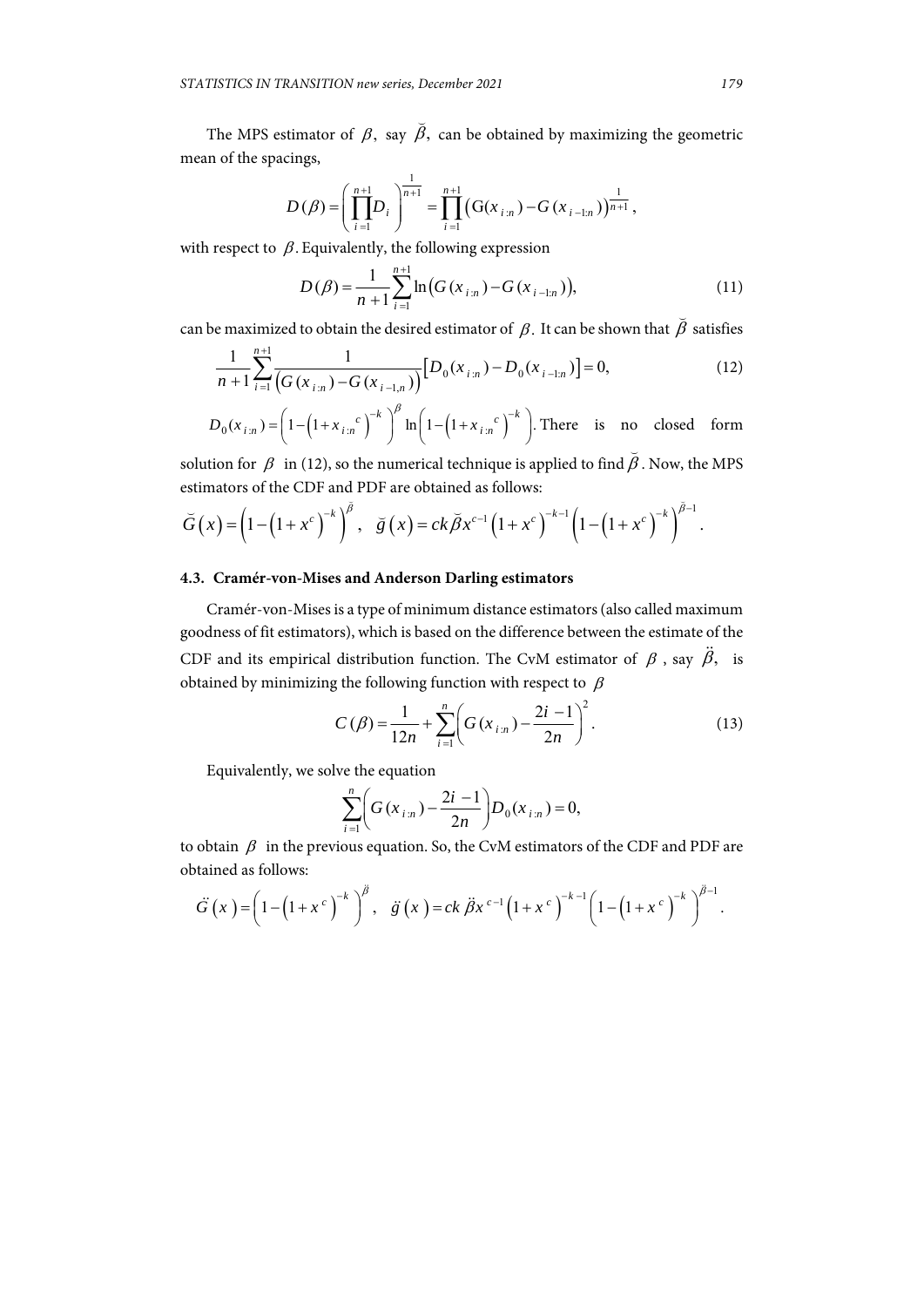Additionally, the Anderson-Darling method was initially discussed by Anderson and Darling (1952) as another type of minimum distance estimators. The AD estimator of  $\beta$  , say  $\beta^{\degree}$ , is obtained by minimizing, with respect to  $\beta$  the function

$$
A(\beta) = -n + \sum_{i=1}^{n} (2i - 1) [\log(G(x_{i:n}) + \log(1 - G(x_{n+1-i:n}))].
$$
 (14)

Analogously, these estimators can also be obtained by solving the following nonlinear equation

$$
\sum_{i=1}^{n} (2i-1) \left[ \frac{D_0(x_{i:n})}{G(x_{i:n})} + \frac{D_0(x_{n+1-i:n})}{1 - G(x_{n+1-i:n})} \right] = 0,
$$

with respect to  $\beta$  . Therefore, the AD estimators of the CDF and PDF for the EBXII distribution are obtained as follows:

$$
G^{\circ}(x) = \left(1 - \left(1 + x^c\right)^{-k}\right)^{\beta^{\circ}}, \ \ g^{\circ}(x) = ck \beta^{\circ} x^{c-1} \left(1 + x^c\right)^{-k-1} \left(1 - \left(1 + x^c\right)^{-k}\right)^{\beta^{\circ}-1}.
$$

#### **5. Simulation study**

A simulation study is carried out in this section to determine the efficient estimate of the PDF and CDF between the following estimates: ML, UMVU, LS, WLS, MPS, CvM and AD. The MSE is used to compare between these estimators. One thousand random samples with sizes *n*=10,25,50,75 and 100 are generated from the EBXII distribution with different sets of parameters  $(\beta, k, c) = (0.5, 2, 2.5), (1, 2, 2.5), (2, 2, 2.5)$ , (1.5,2,1.5), (2,2,1.5) and (4,2,1.5). The MSEs of each estimate are displayed in Tables 1 and 2. It can be detected from these tables that ML and UMVU estimates are more efficient than the other corresponding estimates.

In addition, Figures 1 to 6 display the MSEs values for the PDF and CDF of the EBXII distribution by proposed methods. The left-hand side graph in each figure is related to the PDF estimates and the corresponding right-hand side graph is the CDF estimates. Generally, the efficiency of all estimates improves as sample size increases.

Figure 7 and Figure 8 show the performance of a different set of the parameters. We detect from these figures that the ML and UMVU estimates of the set of parameters  $(\beta, k, c)$  = (4, 2, 1.5) have better statistical properties than the other corresponding studied sets.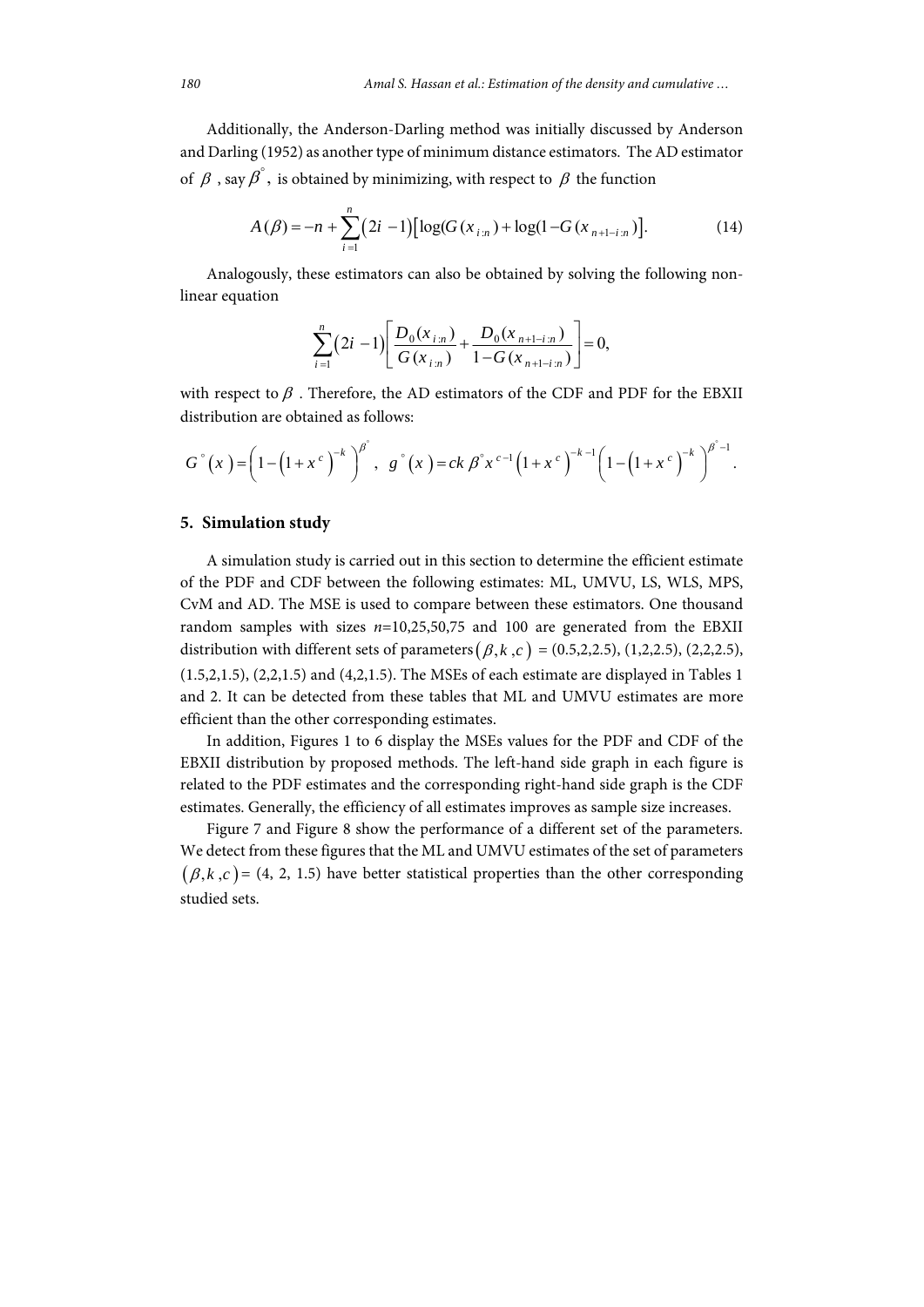| Sample    | Methods     | $\beta = 0.5$ |            | $\beta = 1$ |          | $\beta = 2$ |            |
|-----------|-------------|---------------|------------|-------------|----------|-------------|------------|
| size      |             | PDF           | <b>CDF</b> | PDF         | CDF      | PDF         | <b>CDF</b> |
| $n=10$    | ML          | $0.11\,$      | 7.917e-3   | 0.026       | 8.763e-3 | 0.021       | 7.979e-3   |
|           | <b>UMVU</b> | 0.115         | 8.007e-3   | 0.031       | 8.753e-3 | 0.026       | 7.957e-3   |
|           | <b>MPS</b>  | 0.201         | 8.227e-3   | 0.03        | 8.849e-3 | 0.023       | 8.047e-3   |
|           | CvM         | 0.107         | 0.012      | $0.04\,$    | 0.012    | 0.037       | 0.013      |
|           | AD          | 0.111         | 8.739e-3   | 0.028       | 9.135e-3 | 0.024       | 8.788e-3   |
|           | LS          | 0.111         | 0.013      | 0.042       | 0.013    | 0.039       | 0.014      |
|           | <b>WLS</b>  | 0.116         | 0.012      | 0.039       | 0.012    | 0.037       | 0.013      |
| $n = 25$  | ML          | 0.039         | 2.952e-3   | 9.415e-3    | 2.884e-3 | 8.208e-3    | 2.962e-3   |
|           | <b>UMVU</b> | 0.037         | 2.915e-3   | 0.01        | 2.871e-3 | 8.865e-3    | 2.951e-3   |
|           | <b>MPS</b>  | 0.056         | 2.965e-3   | $0.01\,$    | 2.971e-3 | 8.741e-3    | 3.058e-3   |
|           | <b>CvM</b>  | 0.032         | 3.902e-3   | 0.013       | 3.824e-3 | 0.011       | 3.917e-3   |
|           | AD          | 0.045         | 3.257e-3   | 0.011       | 3.333e-3 | 9.48e-3     | 3.368e-3   |
|           | LS          | 0.033         | 3.906e-3   | 0.013       | 4.017e-3 | 0.011       | 3.939e-3   |
|           | <b>WLS</b>  | 0.032         | 3.626e-3   | 0.012       | 3.482e-3 | 9.925e-3    | 3.495e-3   |
| $n=50$    | $\rm ML$    | 0.012         | 1.483e-3   | 4.635e-3    | 1.393e-3 | 4.181e-3    | 1.46e-3    |
|           | <b>UMVU</b> | 0.012         | 1.482e-3   | 4.844e-3    | 1.398e-3 | 4.365e-3    | 1.464e-3   |
|           | <b>MPS</b>  | 0.016         | 1.535e-3   | 5.113e-3    | 1.47e-3  | 4.501e-3    | 1.534e-3   |
|           | <b>CvM</b>  | 0.015         | 1.969e-3   | 6.104e-3    | 1.832e-3 | 5.476e-3    | 1.914e-3   |
|           | ${\rm AD}$  | 0.014         | 1.752e-3   | 5.435e-3    | 1.629e-3 | 4.875e-3    | 1.709e-3   |
|           | LS          | 0.015         | 1.972e-3   | 6.126e-3    | 1.836e-3 | 5.485e-3    | 1.917e-3   |
|           | <b>WLS</b>  | 0.014         | 1.791e-3   | 5.635e-3    | 1.686e-3 | 5.048e-3    | 1.765e-3   |
| $n = 75$  | ML          | 8.442e-3      | 9.864e-4   | 3.014e-3    | 9.171e-4 | 2.685e-3    | 9.409e-4   |
|           | <b>UMVU</b> | 8.49e-3       | 9.893e-4   | 3.07e-3     | 9.121e-4 | 2.729e-3    | 9.351e-4   |
|           | <b>MPS</b>  | $0.01\,$      | 1.032e-3   | 3.142e-3    | $9.3e-4$ | 2.74e-3     | 9.485e-4   |
|           | CvM         | 0.011         | 1.319e-3   | 4.13e-3     | 1.235e-3 | 3.733e-3    | 1.291e-3   |
|           | ${\rm AD}$  | 9.722e-3      | 1.175e-3   | 3.616e-3    | 1.086e-3 | 3.247e-3    | 1.13e-3    |
|           | LS          | 0.011         | 1.323e-3   | 4.134e-3    | 1.236e-3 | 3.732e-3    | 1.291e-3   |
|           | <b>WLS</b>  | 9.86e-3       | 1.186e-3   | 3.716e-3    | 1.111e-3 | 3.319e-3    | 1.151e-3   |
| $n = 100$ | ML          | 5.985e-3      | 7.63e-4    | 2.508e-3    | 7.553e-4 | 2.135e-3    | 7.462e-4   |
|           | <b>UMVU</b> | 6.005e-3      | 7.619e-4   | 2.562e-3    | 7.567e-4 | 2.183e-3    | 7.481e-4   |
|           | <b>MPS</b>  | 6.877e-3      | 7.802e-4   | 2.672e-3    | 7.855e-4 | 2.257e-3    | 7.785e-4   |
|           | <b>CvM</b>  | 7.305e-3      | 9.491e-4   | 3.329e-3    | 1.005e-3 | 2.808e-3    | 9.835e-4   |
|           | ${\rm AD}$  | 6.731e-3      | 8.642e-4   | 2.959e-3    | 8.928e-4 | $2.5e-3$    | 8.764e-4   |
|           | LS          | 7.351e-3      | 9.495e-4   | 3.339e-3    | 1.007e-3 | 2.814e-3    | 9.858e-4   |
|           | <b>WLS</b>  | 6.819e-3      | 8.725e-4   | 2.978e-3    | 8.966e-4 | 2.515e-3    | 8.792e-4   |

**Table 1.** The MSEs of the PDF and CDF estimates of the EBXII distribution for  $(\beta, k, c)$  = (0.5,2,2.5), (1,2,2.5) and (2,2,2.5)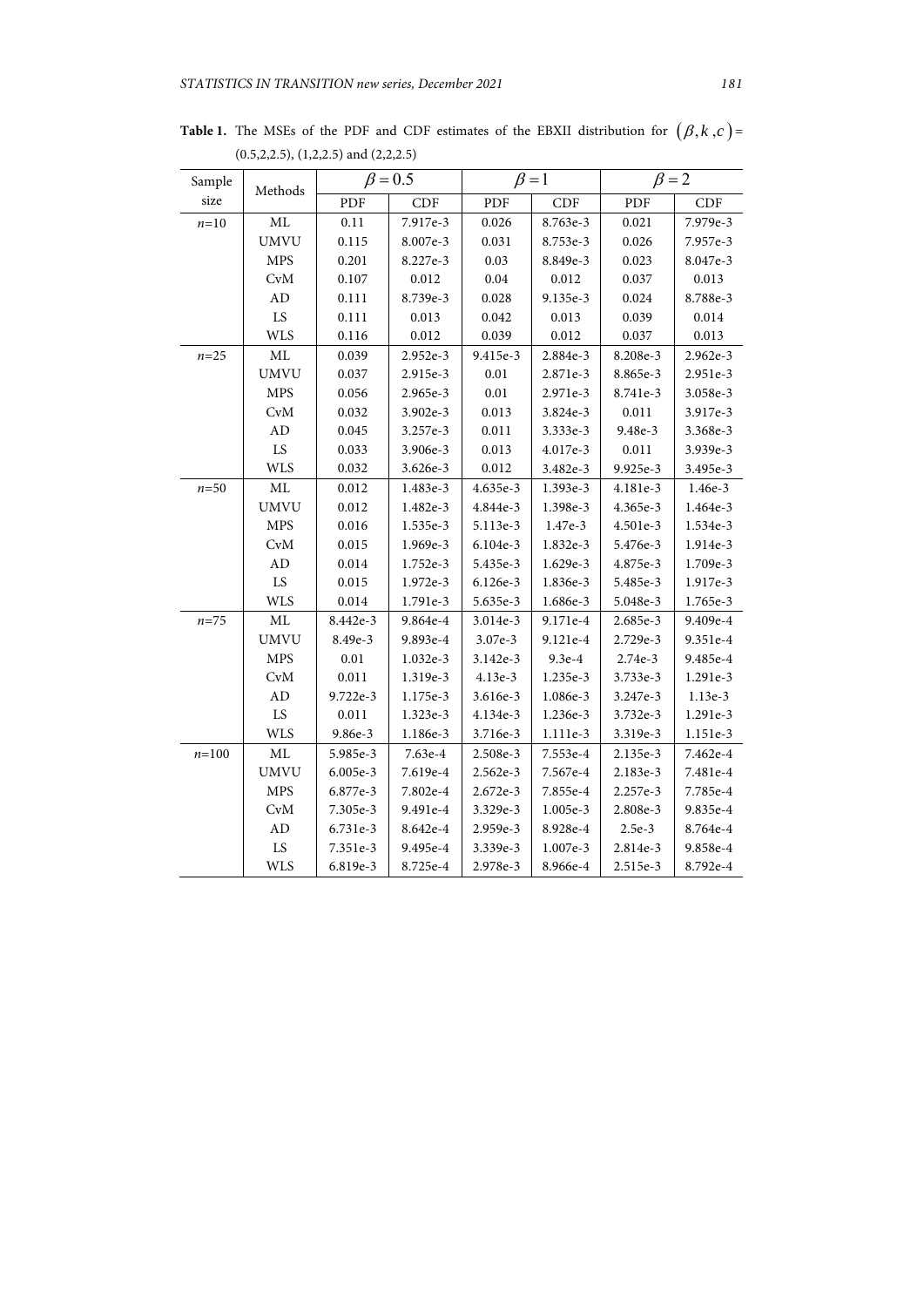| Sample<br>size | Methods     | $\beta$ = 1.5 |            | $\beta = 2$ |          | $\beta = 4$ |          |
|----------------|-------------|---------------|------------|-------------|----------|-------------|----------|
|                |             | PDF           | <b>CDF</b> | PDF         | CDF      | PDF         | CDF      |
| $n=10$         | ML          | 0.022         | 7.947e-3   | 0.013       | 7.405e-3 | 7.499e-3    | 7.8e-3   |
|                | <b>UMVU</b> | 0.028         | 7.907e-3   | 0.017       | 7.287e-3 | 9.843e-3    | 7.826e-3 |
|                | <b>MPS</b>  | 0.029         | 7.971e-3   | 0.017       | 7.291e-3 | 9.129e-3    | 7.948e-3 |
|                | CvM         | 0.03          | 0.012      | 0.019       | 0.011    | 0.012       | 0.011    |
|                |             | 0.026         | 8.779e-3   | 0.016       | 8.207e-3 | 9.04e-3     | 8.78e-3  |
|                | $\mbox{AD}$ | 0.032         | 0.014      | $0.02\,$    | 0.011    | 0.013       | 0.011    |
|                | LS          | 0.03          | 0.012      | 0.019       | $0.01\,$ | 0.012       | 0.011    |
|                | <b>WLS</b>  |               |            |             |          |             |          |
| $n = 25$       | <b>ML</b>   | 8.38e-3       | 3.083e-3   | 6.48e-3     | 3.386e-3 | 3.285e-3    | 3.042e-3 |
|                | <b>UMVU</b> | 9.201e-3      | 3.076e-3   | 7.156e-3    | 3.398e-3 | 3.574e-3    | 2.997e-3 |
|                | <b>MPS</b>  | 0.01          | 3.187e-3   | 7.699e-3    | 3.544e-3 | 3.601e-3    | 3.008e-3 |
|                | <b>CvM</b>  | 0.011         | 3.973e-3   | 8.25e-3     | 4.274e-3 | 4.578e-3    | 4.11e-3  |
|                | $\mbox{AD}$ | 9.843e-3      | 3.544e-3   | 7.366e-3    | 3.782e-3 | 3.99e-3     | 3.596e-3 |
|                | LS          | 0.011         | 3.985e-3   | 8.338e-3    | 4.285e-3 | 4.616e-3    | 4.119e-3 |
|                | <b>WLS</b>  | 0.01          | 3.709e-3   | 7.932e-3    | 4.043e-3 | 4.29e-3     | 3.823e-3 |
| $n=50$         | <b>ML</b>   | 3.934e-3      | 1.504e-3   | 3.015e-3    | 1.522e-3 | 1.631e-3    | 1.377e-3 |
|                | <b>UMVU</b> | 4.112e-3      | 1.499e-3   | 3.178e-3    | 1.529e-3 | 1.714e-3    | 1.377e-3 |
|                | <b>MPS</b>  | 4.453e-3      | 1.544e-3   | 3.43e-3     | 1.614e-3 | 1.801e-3    | 1.437e-3 |
|                | CvM         | 5.304e-3      | 1.961e-3   | 3.972e-3    | 1.935e-3 | 2.246e-3    | 1.884e-3 |
|                | AD          | 4.687e-3      | 1.732e-3   | 3.507e-3    | 1.716e-3 | 1.979e-3    | 1.659e-3 |
|                | LS          | 5.34e-3       | 1.964e-3   | 4.004e-3    | 1.944e-3 | 2.258e-3    | 1.889e-3 |
|                | <b>WLS</b>  | 4.858e-3      | 1.788e-3   | 3.634e-3    | 1.761e-3 | 2.052e-3    | 1.712e-3 |
| $n = 75$       | <b>ML</b>   | 2.699e-3      | 1.01e-3    | 1.972e-3    | 9.846e-4 | 1.121e-3    | 9.636e-4 |
|                | <b>UMVU</b> | 2.768e-3      | 1.004e-3   | 2.048e-3    | 9.896e-4 | 1.153e-3    | 9.608e-4 |
|                | <b>MPS</b>  | 2.934e-3      | 1.023e-3   | 2.203e-3    | 1.043e-3 | 1.201e-3    | 9.888e-4 |
|                | CvM         | 3.451e-3      | 1.252e-3   | 2.615e-3    | 1.299e-3 | 1.435e-3    | 1.219e-3 |
|                | AD          | 3.109e-3      | 1.129e-3   | 2.339e-3    | 1.158e-3 | 1.277e-3    | 1.086e-3 |
|                | LS          | 3.465e-3      | 1.253e-3   | 2.63e-3     | 1.303e-3 | 1.439e-3    | 1.22e-3  |
|                | <b>WLS</b>  | 3.169e-3      | 1.148e-3   | 2.361e-3    | 1.165e-3 | 1.297e-3    | 1.102e-3 |
| $n = 100$      | ML          | 1.951e-3      | 7.399e-4   | 1.354e-3    | 7.04e-4  | 8.727e-4    | 7.468e-4 |
|                | <b>UMVU</b> | 1.987e-3      | 7.365e-4   | 1.38e-3     | 7.005e-4 | 8.922e-4    | 7.453e-4 |
|                | <b>MPS</b>  | 2.087e-3      | 7.477e-4   | 1.434e-3    | 7.1e-4   | 9.219e-4    | 7.614e-4 |
|                | CvM         | 2.619e-3      | 9.819e-4   | 1.815e-3    | 9.273e-4 | 1.189e-3    | 1.007e-3 |
|                | AD          | 2.318e-3      | 8.687e-4   | 1.61e-3     | 8.245e-4 | 1.052e-3    | 8.908e-4 |
|                | LS          | 2.625e-3      | 9.817e-4   | 1.819e-3    | 9.276e-4 | 1.192e-3    | 1.007e-3 |
|                | <b>WLS</b>  | 2.361e-3      | 8.829e-4   | 1.634e-3    | 8.345e-4 | 1.065e-3    | 9.022e-4 |

**Table 2.** The MSEs of the PDF and CDF estimates of the EBXII distribution for the set of parameters  $(\beta, k, c)$  = (1.5,2,1.5), (2,2,1.5) and (4,2,1.5)

Note: in the tables, e denoted to base 10.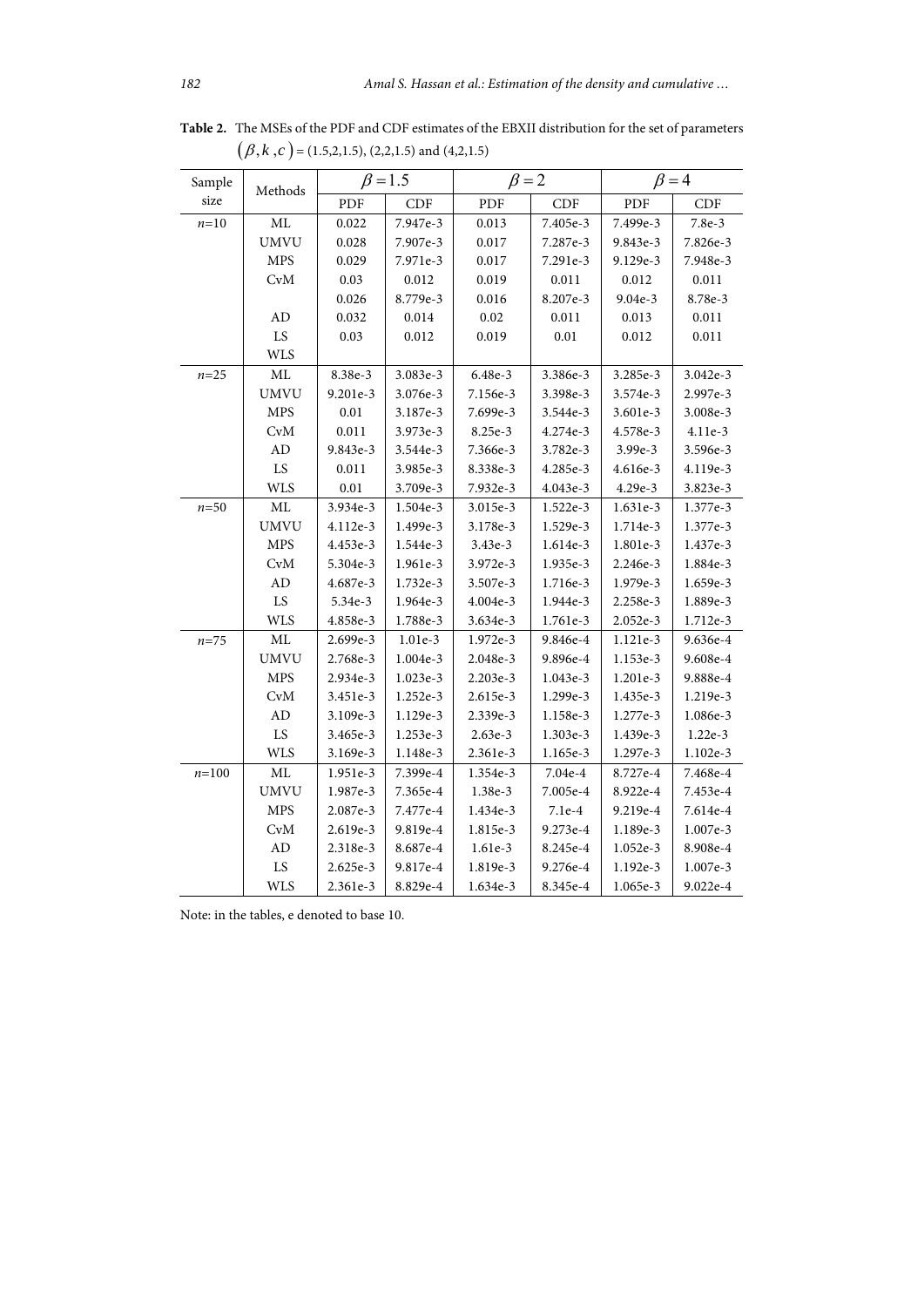

**Figure1**. The MSEs of the PDF and CDF for the parameter set  $(\beta, k, c) = (0.5, 2, 2.5)$ 



**Figure 2.** The MSEs of the PDF and CDF for the parameter set  $(\beta, k, c) = (1,2,2.5)$ 



**Figure 3**. The MSEs of the PDF and CDF for the parameter set  $(\beta, k, c) = (2,2,2.5)$ 



**Figure 4**. The MSEs of the PDF and CDF for the parameter set  $(\beta, k, c) = (1.5, 2, 1.5)$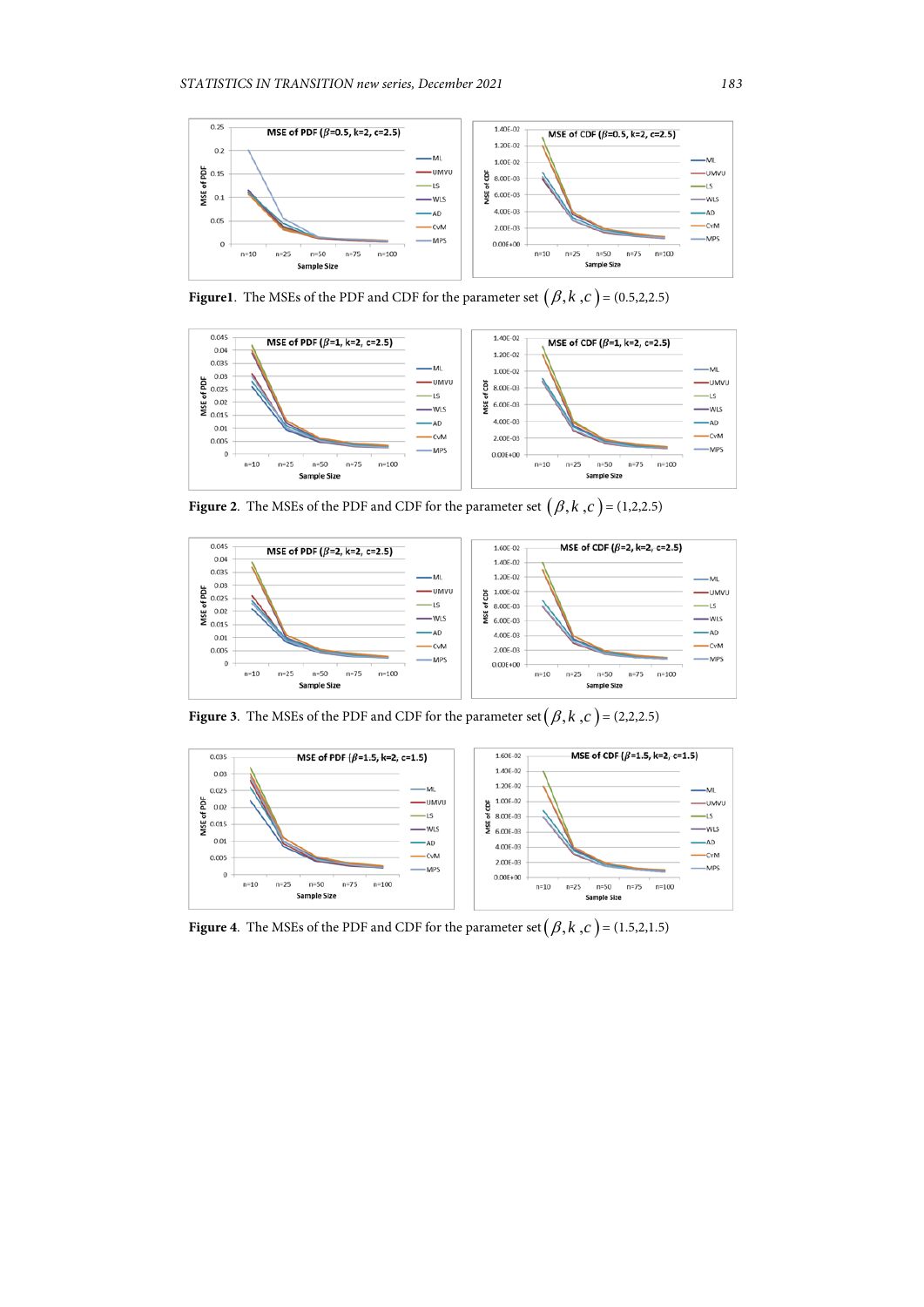

**Figure 5**. The MSEs of the PDF and CDF for the parameter set  $(\beta, k, c) = (2,2,1.5)$ 



**Figure 6.** The MSEs of the PDF and CDF for the parameter set  $(\beta, k, c) = (4,2,1.5)$ 



**Figure 7.** The MSEs of the PDF and CDF of the ML estimators for all the parameter sets



**Figure 8.** The MSEs of the PDF and CDF of the UMVU estimators for all parameter sets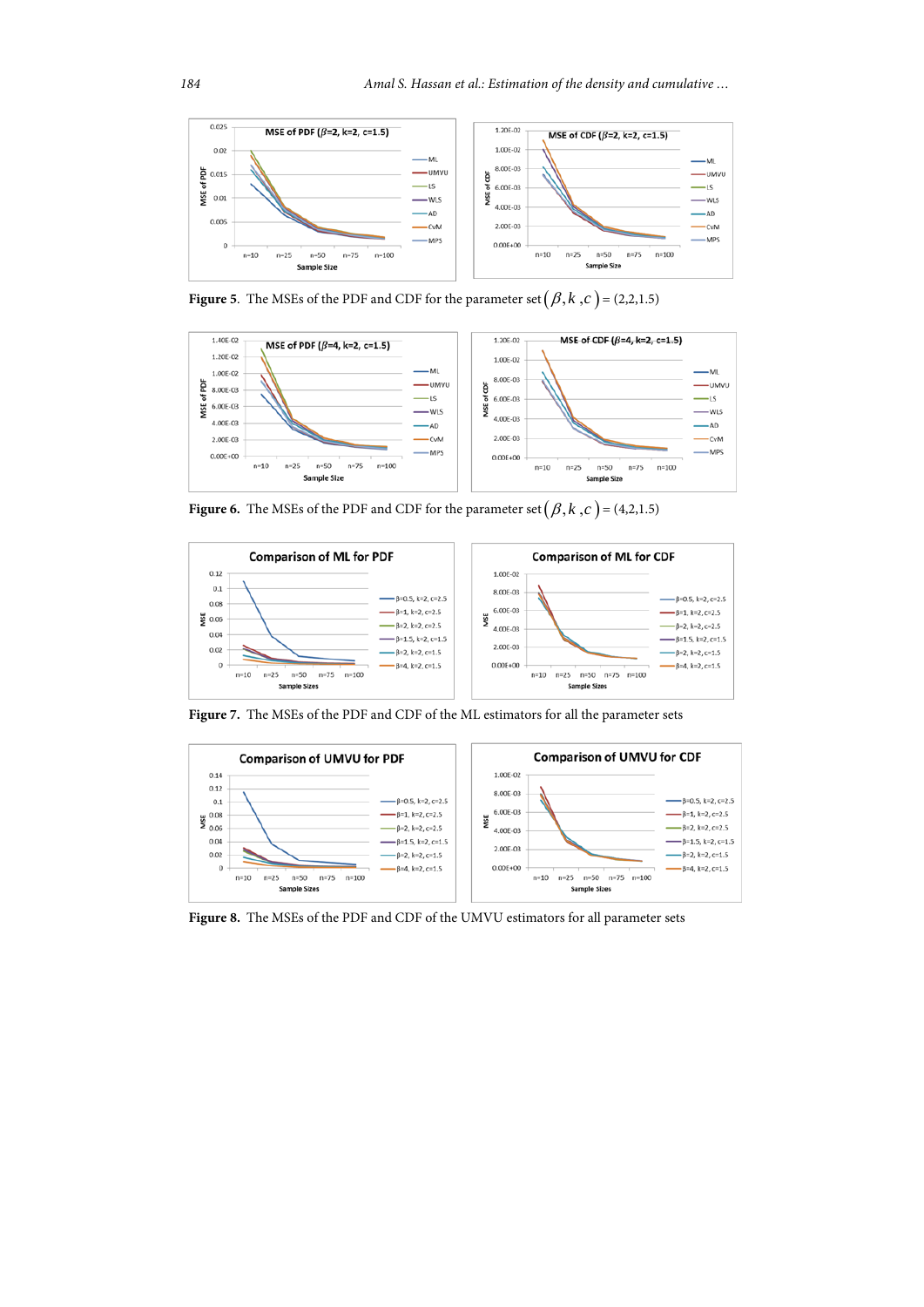## **6. Application to real data**

Real data sets are considered to compare between ML, LS, WLS, CvM, AD and MPS methods. The first data consist of 31 observations that represent the Average Monthly Wind Speed (m/s) at Kolkata (from 1st March, 2009 to 31st March, 2009); these data were introduced by Bhattacharya and Bhattacharjee (2010). The second data set represents the data on service times of 63 aircraft windshield given by Murthy et al. (2004). For both data sets, all the three parameters are considered as unknown parameters. The parameters are estimated by ML, MPS, LS, WLS, CvM and AD methods. ML, MPS estimators are obtained by maximizing Equations (3) and (11), respectively, with respect to  $\beta$ , *k* and *c*. LS, WLS, CvM and AD estimators can be obtained by minimizing Equations (9), (10), (13) and (14), respectively, with respect to  $\beta$ , *k* and *c*. We compared the estimation methods by means of model selection criteria. The criteria like Akaike information criterion (AIC), Bayesian information criterion (BIC), and corrected Akaike information criterion (AICc) are considered. The model with the minimum AIC, BIC and AICc is chosen as the best model to fit the data. In addition, the PDF plot (estimated PDFs versus the empirical histogram for the data) and the CDF plot (estimated CDFs versus the empirical CDF for the data) are used in the model selection. Tables 3 and 4 give the parameter estimates and the values of the model selection for different methods.

| Methods    | c Estimate | k Estimate | Estimate | AIC.   | BIC    | AICc   |
|------------|------------|------------|----------|--------|--------|--------|
| ML.        | 2.139      | 1.631      | 1.333    | 56.304 | 60.605 | 56.946 |
| LS         | 3.295      | 0.686      | 0.599    | 57.841 | 62.143 | 58.484 |
| WLS.       | 3.113      | 0.856      | 0.701    | 56.921 | 61.223 | 57.564 |
| CvM        | 3.278      | 0.757      | 0.647    | 57.237 | 61.539 | 57.88  |
| AD.        | 3.461      | 0.701      | 0.585    | 57.317 | 61.619 | 57.96  |
| <b>MPS</b> | 1.198      | 1.040      | 0.989    | 79.264 | 83.566 | 79.687 |

**Table 3**. Estimates of the parameters and the corresponding AIC, BIC and AICc for first data

**Table 4**. Estimates of the parameters and the corresponding AIC, BIC and AICc for second data

| Methods    | $c$ Estimate | k Estimate | Estimate | AIC     | <b>BIC</b> | AICc    |
|------------|--------------|------------|----------|---------|------------|---------|
| ML.        | 1.378        | 1.206      | 1.988    | 235.331 | 241.76     | 235.527 |
| LS         | 1.148        | 2.103      | 6.789    | 270.693 | 277.123    | 270.89  |
| WLS        | 1.174        | 2.302      | 8.321    | 291.356 | 297.786    | 291.553 |
| CvM        | 1.154        | 2.142      | 7.156    | 275.685 | 282.115    | 275.882 |
| AD.        | 1.381        | 1.242      | 2.456    | 237.674 | 244.103    | 237.87  |
| <b>MPS</b> | 1.402        | 1.1        | 1.734    | 235.739 | 242.168    | 235.939 |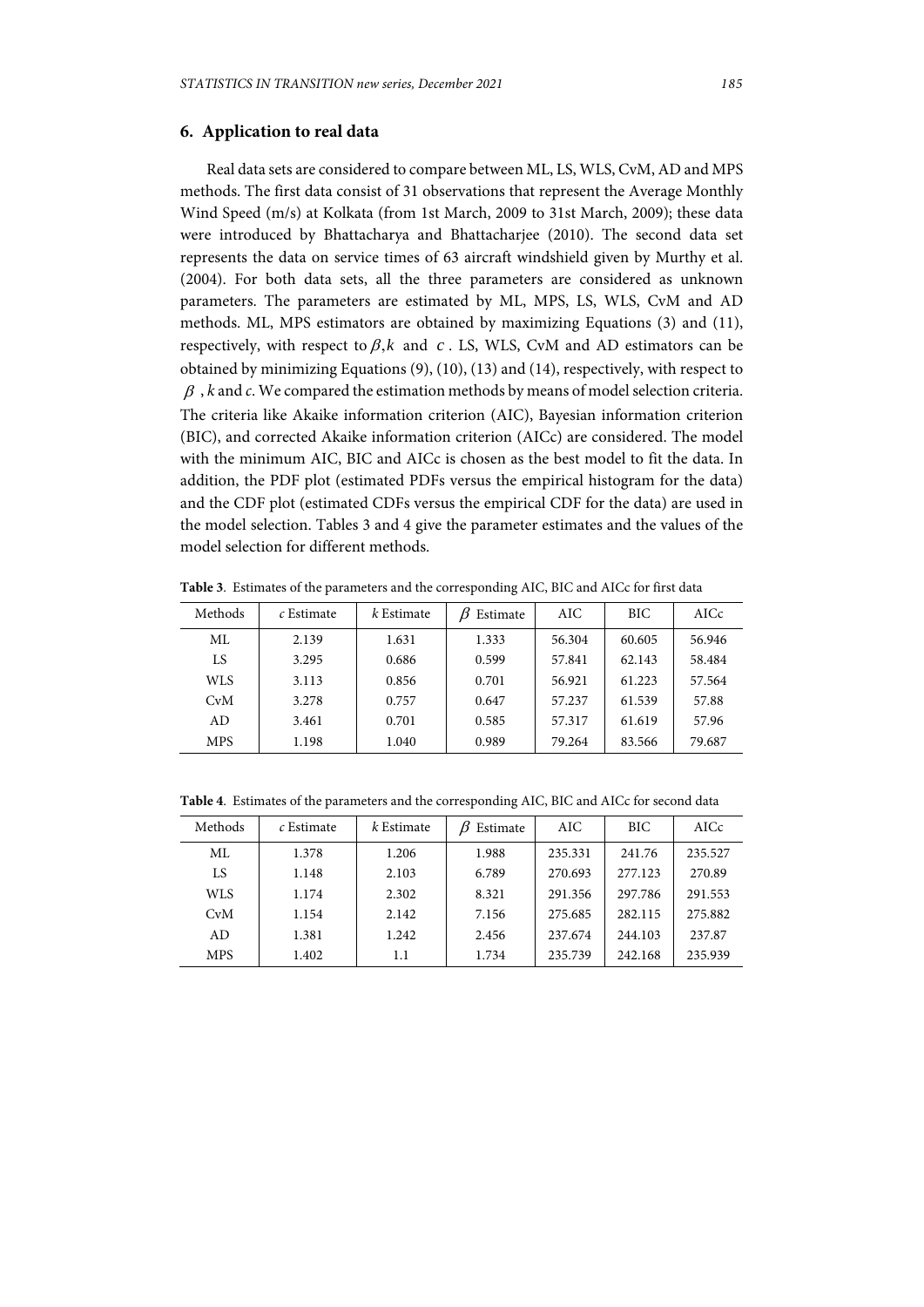As seen from Tables 3 and 4, the ML estimates give the smallest values compared with the other estimates. Figures 9 and 10 represent plots of the CDFs and PDFs of the EBXII distribution based on the fitted ML, LS, WLS, CvM, AD and MPS methods to the data, the figures indicate the superiority of the ML method over the other methods.



**Figure 9**. CDF and PDF plots for Wind Speed (m/s) data fitted by different methods of estimation



Figure 10. CDF and PDF plots for service times of 63 aircraft windshield fitted by different methods of estimation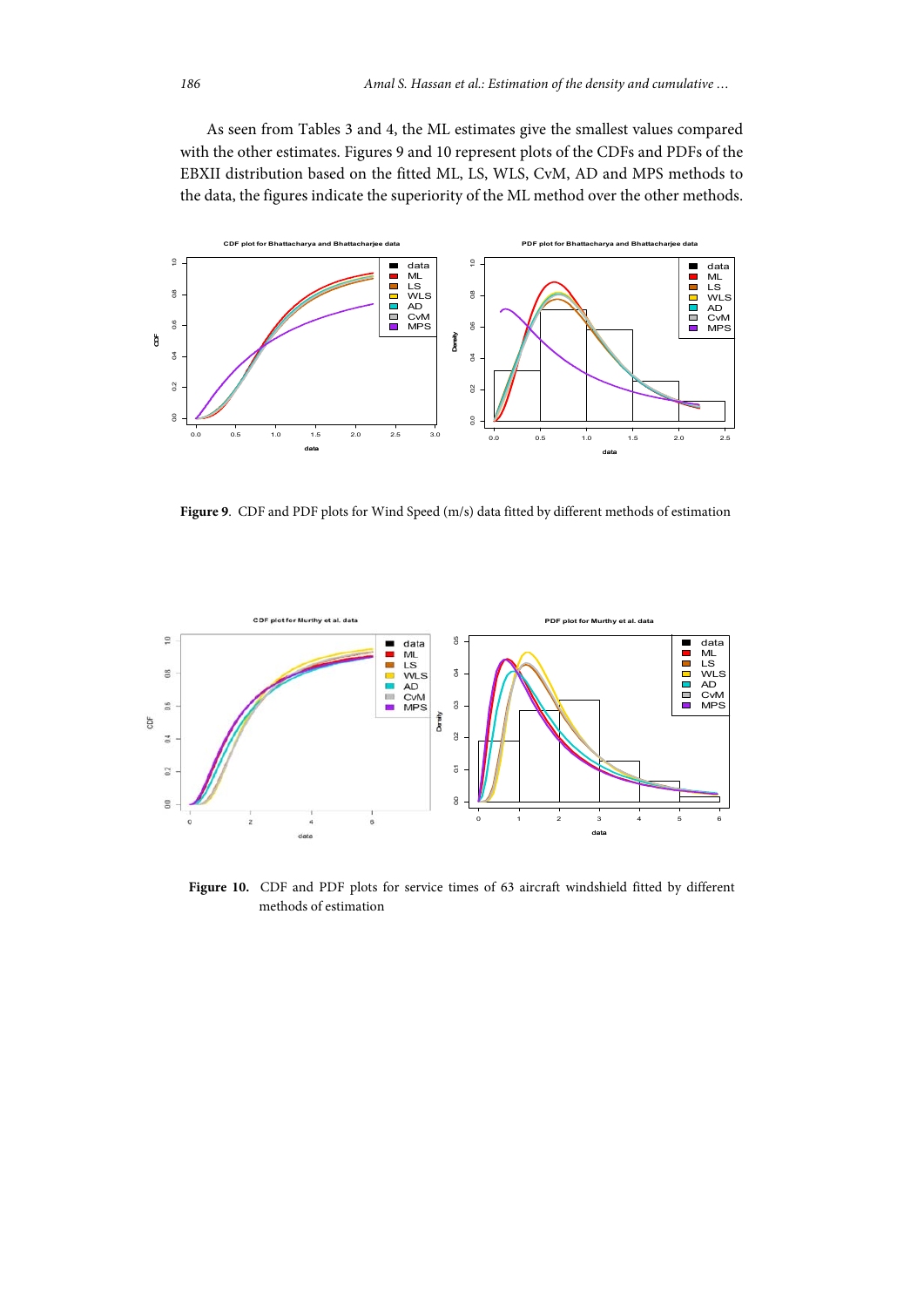## **7. Conclusion**

In this paper, we consider seven different estimators of the PDF and CDF of the EBXII distribution when the shape parameters *k* and *c* are assumed to be known. Maximum likelihood estimator, uniformly minimum variance unbiased estimator, least squares estimator, weighted least squares estimator, maximum product spacing estimator, Cramér-von-Mises estimator and Anderson-Darling estimator are obtained. The MSEs of the maximum likelihood and uniformly minimum variance unbiased estimators are given in explicit forms. A simulation study is performed to compare the behaviours of the proposed estimates. A real data set is considered for illustrative purposes. The results show that the maximum likelihood and uniformly minimum variance unbiased estimates perform better than the other estimators.

## **References**

- al-Hussaini, E. K., Hussein, M., (2011). Estimation using censored data from exponentiated Burr type XII population. *American Open Journal of Statistics,* 1**,** pp. 33–45.
- Alizadeh, M., Bagheri, F., M Khaleghy Moghaddam, M., (2013). Efficient estimation of the density and cumulative distribution function of the generalized Rayleigh distribution. *Journal of Statistical Research of Iran JSRI,* 10(1)**,** pp. 1–22.
- Alizadeh, M., Bagheri, S., Jamkhaneh, E. B., Nadarajah, S., (2015a). Estimates of the PDF and the CDF of the exponentiated Weibull distribution. *Brazilian Journal of Probability and Statistics,* 29(3)**,** pp. 695–716.
- Alizadeh, M., Rezaei, S., Bagheri, S., Nadarajah, S., (2015b). Efficient estimation for the generalized exponential distribution. *Statistical Papers,* 56(4)**,** pp. 1015–1031.
- Anderson, T. W., Darling, D. A., (1952). Asymptotic theory of certain "goodness of fit" criteria based on stochastic processes. *The annals of mathematical statistics***,** pp. 193–212.
- Asrabadi, B. R., (1990). Estimation in the Pareto distribution. *Metrika,* 37(1)**,** pp. 199– 205.
- Bagheri, S., Alizadeh, M., Baloui Jamkhaneh, E., Nadarajah, S., (2014). Evaluation and comparison of estimations in the generalized exponential-Poisson distribution. *Journal of Statistical Computation and Simulation,* 84(11)**,** pp. 2345–2360.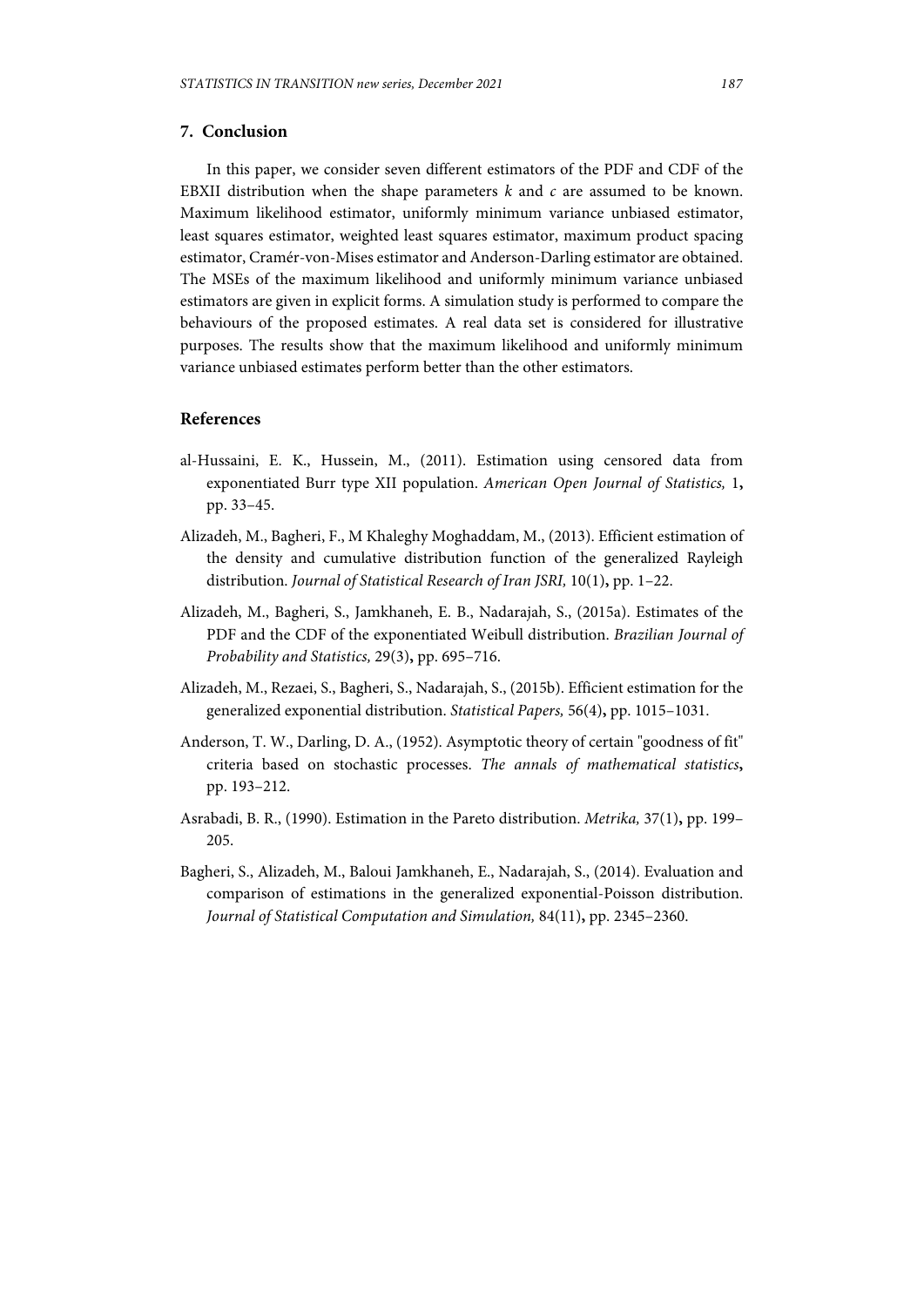- Bagheri, S., Alizadeh, M., Nadarajah, S., (2016a). Efficient estimation of the PDF and the CDF of the exponentiated Gumbel distribution. *Communications in Statistics-Simulation and Computation,* 45(1)**,** pp. 339–361.
- Bagheri, S., Alizadeh, M., Nadarajah, S., Deiri, E., (2016b). Efficient estimation of the PDF and the CDF of the Weibull extension model. *Communications in Statistics-Simulation and Computation,* 45(6)**,** pp. 2191–2207.
- Benkhelifa, L., (2017). Efficient estimation in the Topp-Leone distribution. *arXiv preprint arXiv:1701.03822***.**
- Bhattacharya, P., Bhattacharjee, R., (2010). A study on Weibull distribution for estimating the parameters. *Journal of Applied Quantitative Methods,* 5(2)**,** pp. 234–241.
- Cheng, R. C. H. , Amin, N. A. K., (1979). Maximum product of spacings estimation with application to the lognormal distribution. *Cardiff,Math.* University of Wales Institute of Science and Technology.
- Dey, S., Kayal, T., Tripathi, Y. M., (2018). Evaluation and comparison of estimators in The Gompertz Distribution. *Annals Of Data Science,* 5(2)**,** pp. 235–258.
- Dixit, U., Nooghabi, M. J., (2010). Efficient estimation in the Pareto distribution. *Statistical Methodology,* 7(6)**,** pp. 687–691.
- Dixit, U., Nooghabi, M. J., (2011). Efficient estimation in the Pareto distribution with The Presence Of Outliers. *Statistical Methodology,* 8(4)**,** pp. 340–355.
- Gradshteyn, I., Ryzhik, I., (2000). *Table of Integrals, Series, and Products, Academic Press, San Diego, CA*.
- Headrick, T., Pant, M., Sheng, Y., (2010). On simulating univariate and multivariate Burr Type III and Type XII distributions. *Applied Mathematical Sciences,* 4**,** pp. 2207–2240.
- Hurvich, C. M., Shumway, R., Tsai, C.-L., (1990). Improved estimators of Kullback– Leibler information for autoregressive model selection in small samples. *Biometrika,* 77(4)**,** pp. 709–719.
- Jabbari, N. H., (2010). Efficient estimation of PDF, CDF and rth moment for the exponentiated Pareto distribution in the presence of outliers. *Statistics: A Journal of Theoretical and Applied Statistics,* 44(4)**,** pp. 1–20.
- Kumar, D., Saran, J., Jain, N., (2017). The exponentiated burr xii distribution: moments and estimation based on lower record values. *Sri Lankan Journal of Applied Statistics,* 18(1)**,** pp. 1–18.